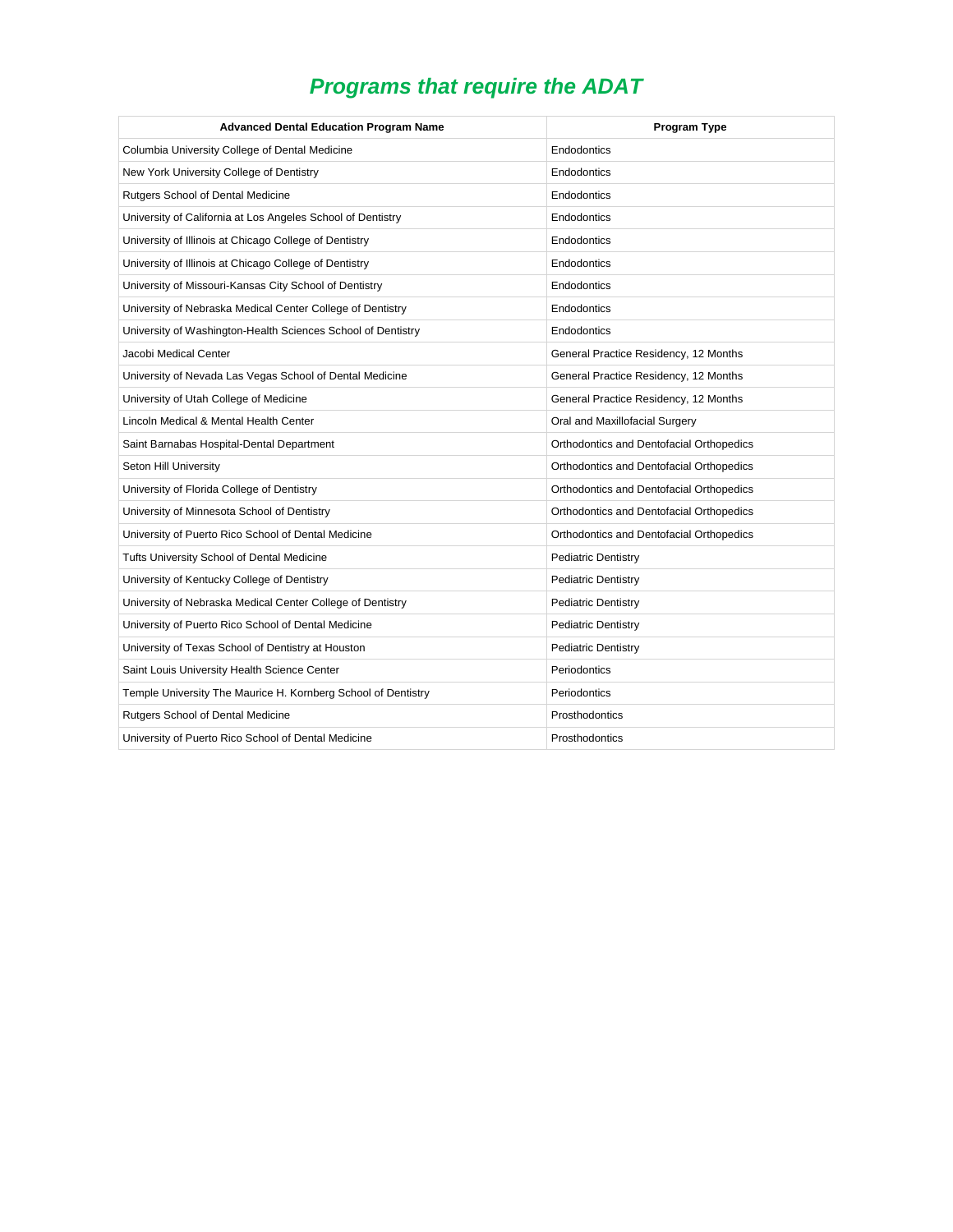| 99th Medical Group, Nellis AFB<br>Advanced Education in General Dentistry, 12 Months<br>Columbia University College of Dental Medicine<br>Advanced Education in General Dentistry, 12 Months<br>East Carolina University School of Dental Medicine<br>Advanced Education in General Dentistry, 12 Months<br>Helen Hayes Hospital Dental Clinic<br>Advanced Education in General Dentistry, 12 Months<br>Medical University of South Carolina James B. Edwards College of Dental Medicine<br>Advanced Education in General Dentistry, 12 Months<br>Southern Illinois University School of Dental Medicine<br>Advanced Education in General Dentistry, 12 Months<br>State University of New York at Buffalo School of Dental Medicine<br>Advanced Education in General Dentistry, 12 Months<br>Texas A&M University Baylor College of Dentistry<br>Advanced Education in General Dentistry, 12 Months<br><b>Tufts University School of Dental Medicine</b><br>Advanced Education in General Dentistry, 12 Months<br>University of California Los Angeles Dental Center at Venice<br>Advanced Education in General Dentistry, 12 Months<br>University of California at Los Angeles School of Dentistry<br>Advanced Education in General Dentistry, 12 Months<br>University of Cincinnati Medical Center - Dental Center<br>Advanced Education in General Dentistry, 12 Months<br>University of Florida College of Dentistry<br>Advanced Education in General Dentistry, 12 Months<br>University of Missouri-Kansas City School of Dentistry<br>Advanced Education in General Dentistry, 12 Months<br>University of Oklahoma College of Dentistry<br>Advanced Education in General Dentistry, 12 Months<br>University of Pittsburgh School of Dental Medicine<br>Advanced Education in General Dentistry, 12 Months<br>University of Rochester Eastman Institute for Oral Health<br>Advanced Education in General Dentistry, 12 Months<br>University of Texas Health Science Center at San Antonio Dental School<br>Advanced Education in General Dentistry, 12 Months<br>University of Texas School of Dentistry at Houston<br>Advanced Education in General Dentistry, 12 Months<br>Veterans Affairs Medical Center<br>Advanced Education in General Dentistry, 12 Months<br>Veterans Affairs Western New York Healthcare System - Dental Department<br>Advanced Education in General Dentistry, 12 Months<br>Veterans Affairs Long Beach Healthcare System<br>Advanced Education in General Dentistry, 12 Months<br><b>Veterans Affairs Medical Center</b><br>Advanced Education in General Dentistry, 12 Months<br>Veterans Affairs Medical Center-Martinsburg<br>Advanced Education in General Dentistry, 12 Months<br>Veterans Affairs Medical Center/Augusta<br>Advanced Education in General Dentistry, 12 Months<br>Veterans Affairs Medical Center/Stratton<br>Advanced Education in General Dentistry, 12 Months<br>Veterans Affairs/Great Lakes-Milwaukee<br>Advanced Education in General Dentistry, 12 Months<br>Yakima Valley Farm Workers Clinic<br>Advanced Education in General Dentistry, 12 Months<br>US Army Dental Activity Tripler/Uniformed Services University of Health Sciences<br>Advanced Education in General Dentistry, 24 Months<br>Ohio State University Medical Center<br>Dental Anesthesiology<br>Temple University The Maurice H. Kornberg School of Dentistry<br>Dental Public Health<br>University of California at San Francisco School of Dentistry<br>Dental Public Health<br>Albert Einstein Medical Center<br>Endodontics<br>Boston University Goldman School of Dental Medicine<br>Endodontics<br>Indiana University School of Dentistry<br>Endodontics<br>Louisiana State University School of Dentistry<br>Endodontics<br>Nova Southeastern University College of Dental Medicine<br>Endodontics<br>Ohio State University College of Dentistry<br>Endodontics<br>Oregon Health and Science University School of Dentistry<br>Endodontics<br>Saint Louis University Health Science Center<br>Endodontics<br>Temple University The Maurice H. Kornberg School of Dentistry<br>Endodontics<br>Tufts University School of Dental Medicine<br>Endodontics<br>University of Alabama at Birmingham<br>Endodontics<br>University of California at San Francisco School of Dentistry<br>Endodontics<br>Endodontics<br>University of Louisville School of Dentistry<br>University of Michigan School of Dentistry<br>Endodontics | <b>Advanced Dental Education Program Name</b> | <b>Program Type</b> |
|------------------------------------------------------------------------------------------------------------------------------------------------------------------------------------------------------------------------------------------------------------------------------------------------------------------------------------------------------------------------------------------------------------------------------------------------------------------------------------------------------------------------------------------------------------------------------------------------------------------------------------------------------------------------------------------------------------------------------------------------------------------------------------------------------------------------------------------------------------------------------------------------------------------------------------------------------------------------------------------------------------------------------------------------------------------------------------------------------------------------------------------------------------------------------------------------------------------------------------------------------------------------------------------------------------------------------------------------------------------------------------------------------------------------------------------------------------------------------------------------------------------------------------------------------------------------------------------------------------------------------------------------------------------------------------------------------------------------------------------------------------------------------------------------------------------------------------------------------------------------------------------------------------------------------------------------------------------------------------------------------------------------------------------------------------------------------------------------------------------------------------------------------------------------------------------------------------------------------------------------------------------------------------------------------------------------------------------------------------------------------------------------------------------------------------------------------------------------------------------------------------------------------------------------------------------------------------------------------------------------------------------------------------------------------------------------------------------------------------------------------------------------------------------------------------------------------------------------------------------------------------------------------------------------------------------------------------------------------------------------------------------------------------------------------------------------------------------------------------------------------------------------------------------------------------------------------------------------------------------------------------------------------------------------------------------------------------------------------------------------------------------------------------------------------------------------------------------------------------------------------------------------------------------------------------------------------------------------------------------------------------------------------------------------------------------------------------------------------------------------------------------------------------------------------------------------------------------------------------------------------------------------------------------------------------------------------------------------------------------------------------------------------------------------------------------------------------------------------------------------------------------------------------------------------------------------------------------------------------------------------------------------------------------------------------------------------------------------------------------------------------------------------------------------------------------------------------------|-----------------------------------------------|---------------------|
|                                                                                                                                                                                                                                                                                                                                                                                                                                                                                                                                                                                                                                                                                                                                                                                                                                                                                                                                                                                                                                                                                                                                                                                                                                                                                                                                                                                                                                                                                                                                                                                                                                                                                                                                                                                                                                                                                                                                                                                                                                                                                                                                                                                                                                                                                                                                                                                                                                                                                                                                                                                                                                                                                                                                                                                                                                                                                                                                                                                                                                                                                                                                                                                                                                                                                                                                                                                                                                                                                                                                                                                                                                                                                                                                                                                                                                                                                                                                                                                                                                                                                                                                                                                                                                                                                                                                                                                                                                                                  |                                               |                     |
|                                                                                                                                                                                                                                                                                                                                                                                                                                                                                                                                                                                                                                                                                                                                                                                                                                                                                                                                                                                                                                                                                                                                                                                                                                                                                                                                                                                                                                                                                                                                                                                                                                                                                                                                                                                                                                                                                                                                                                                                                                                                                                                                                                                                                                                                                                                                                                                                                                                                                                                                                                                                                                                                                                                                                                                                                                                                                                                                                                                                                                                                                                                                                                                                                                                                                                                                                                                                                                                                                                                                                                                                                                                                                                                                                                                                                                                                                                                                                                                                                                                                                                                                                                                                                                                                                                                                                                                                                                                                  |                                               |                     |
|                                                                                                                                                                                                                                                                                                                                                                                                                                                                                                                                                                                                                                                                                                                                                                                                                                                                                                                                                                                                                                                                                                                                                                                                                                                                                                                                                                                                                                                                                                                                                                                                                                                                                                                                                                                                                                                                                                                                                                                                                                                                                                                                                                                                                                                                                                                                                                                                                                                                                                                                                                                                                                                                                                                                                                                                                                                                                                                                                                                                                                                                                                                                                                                                                                                                                                                                                                                                                                                                                                                                                                                                                                                                                                                                                                                                                                                                                                                                                                                                                                                                                                                                                                                                                                                                                                                                                                                                                                                                  |                                               |                     |
|                                                                                                                                                                                                                                                                                                                                                                                                                                                                                                                                                                                                                                                                                                                                                                                                                                                                                                                                                                                                                                                                                                                                                                                                                                                                                                                                                                                                                                                                                                                                                                                                                                                                                                                                                                                                                                                                                                                                                                                                                                                                                                                                                                                                                                                                                                                                                                                                                                                                                                                                                                                                                                                                                                                                                                                                                                                                                                                                                                                                                                                                                                                                                                                                                                                                                                                                                                                                                                                                                                                                                                                                                                                                                                                                                                                                                                                                                                                                                                                                                                                                                                                                                                                                                                                                                                                                                                                                                                                                  |                                               |                     |
|                                                                                                                                                                                                                                                                                                                                                                                                                                                                                                                                                                                                                                                                                                                                                                                                                                                                                                                                                                                                                                                                                                                                                                                                                                                                                                                                                                                                                                                                                                                                                                                                                                                                                                                                                                                                                                                                                                                                                                                                                                                                                                                                                                                                                                                                                                                                                                                                                                                                                                                                                                                                                                                                                                                                                                                                                                                                                                                                                                                                                                                                                                                                                                                                                                                                                                                                                                                                                                                                                                                                                                                                                                                                                                                                                                                                                                                                                                                                                                                                                                                                                                                                                                                                                                                                                                                                                                                                                                                                  |                                               |                     |
|                                                                                                                                                                                                                                                                                                                                                                                                                                                                                                                                                                                                                                                                                                                                                                                                                                                                                                                                                                                                                                                                                                                                                                                                                                                                                                                                                                                                                                                                                                                                                                                                                                                                                                                                                                                                                                                                                                                                                                                                                                                                                                                                                                                                                                                                                                                                                                                                                                                                                                                                                                                                                                                                                                                                                                                                                                                                                                                                                                                                                                                                                                                                                                                                                                                                                                                                                                                                                                                                                                                                                                                                                                                                                                                                                                                                                                                                                                                                                                                                                                                                                                                                                                                                                                                                                                                                                                                                                                                                  |                                               |                     |
|                                                                                                                                                                                                                                                                                                                                                                                                                                                                                                                                                                                                                                                                                                                                                                                                                                                                                                                                                                                                                                                                                                                                                                                                                                                                                                                                                                                                                                                                                                                                                                                                                                                                                                                                                                                                                                                                                                                                                                                                                                                                                                                                                                                                                                                                                                                                                                                                                                                                                                                                                                                                                                                                                                                                                                                                                                                                                                                                                                                                                                                                                                                                                                                                                                                                                                                                                                                                                                                                                                                                                                                                                                                                                                                                                                                                                                                                                                                                                                                                                                                                                                                                                                                                                                                                                                                                                                                                                                                                  |                                               |                     |
|                                                                                                                                                                                                                                                                                                                                                                                                                                                                                                                                                                                                                                                                                                                                                                                                                                                                                                                                                                                                                                                                                                                                                                                                                                                                                                                                                                                                                                                                                                                                                                                                                                                                                                                                                                                                                                                                                                                                                                                                                                                                                                                                                                                                                                                                                                                                                                                                                                                                                                                                                                                                                                                                                                                                                                                                                                                                                                                                                                                                                                                                                                                                                                                                                                                                                                                                                                                                                                                                                                                                                                                                                                                                                                                                                                                                                                                                                                                                                                                                                                                                                                                                                                                                                                                                                                                                                                                                                                                                  |                                               |                     |
|                                                                                                                                                                                                                                                                                                                                                                                                                                                                                                                                                                                                                                                                                                                                                                                                                                                                                                                                                                                                                                                                                                                                                                                                                                                                                                                                                                                                                                                                                                                                                                                                                                                                                                                                                                                                                                                                                                                                                                                                                                                                                                                                                                                                                                                                                                                                                                                                                                                                                                                                                                                                                                                                                                                                                                                                                                                                                                                                                                                                                                                                                                                                                                                                                                                                                                                                                                                                                                                                                                                                                                                                                                                                                                                                                                                                                                                                                                                                                                                                                                                                                                                                                                                                                                                                                                                                                                                                                                                                  |                                               |                     |
|                                                                                                                                                                                                                                                                                                                                                                                                                                                                                                                                                                                                                                                                                                                                                                                                                                                                                                                                                                                                                                                                                                                                                                                                                                                                                                                                                                                                                                                                                                                                                                                                                                                                                                                                                                                                                                                                                                                                                                                                                                                                                                                                                                                                                                                                                                                                                                                                                                                                                                                                                                                                                                                                                                                                                                                                                                                                                                                                                                                                                                                                                                                                                                                                                                                                                                                                                                                                                                                                                                                                                                                                                                                                                                                                                                                                                                                                                                                                                                                                                                                                                                                                                                                                                                                                                                                                                                                                                                                                  |                                               |                     |
|                                                                                                                                                                                                                                                                                                                                                                                                                                                                                                                                                                                                                                                                                                                                                                                                                                                                                                                                                                                                                                                                                                                                                                                                                                                                                                                                                                                                                                                                                                                                                                                                                                                                                                                                                                                                                                                                                                                                                                                                                                                                                                                                                                                                                                                                                                                                                                                                                                                                                                                                                                                                                                                                                                                                                                                                                                                                                                                                                                                                                                                                                                                                                                                                                                                                                                                                                                                                                                                                                                                                                                                                                                                                                                                                                                                                                                                                                                                                                                                                                                                                                                                                                                                                                                                                                                                                                                                                                                                                  |                                               |                     |
|                                                                                                                                                                                                                                                                                                                                                                                                                                                                                                                                                                                                                                                                                                                                                                                                                                                                                                                                                                                                                                                                                                                                                                                                                                                                                                                                                                                                                                                                                                                                                                                                                                                                                                                                                                                                                                                                                                                                                                                                                                                                                                                                                                                                                                                                                                                                                                                                                                                                                                                                                                                                                                                                                                                                                                                                                                                                                                                                                                                                                                                                                                                                                                                                                                                                                                                                                                                                                                                                                                                                                                                                                                                                                                                                                                                                                                                                                                                                                                                                                                                                                                                                                                                                                                                                                                                                                                                                                                                                  |                                               |                     |
|                                                                                                                                                                                                                                                                                                                                                                                                                                                                                                                                                                                                                                                                                                                                                                                                                                                                                                                                                                                                                                                                                                                                                                                                                                                                                                                                                                                                                                                                                                                                                                                                                                                                                                                                                                                                                                                                                                                                                                                                                                                                                                                                                                                                                                                                                                                                                                                                                                                                                                                                                                                                                                                                                                                                                                                                                                                                                                                                                                                                                                                                                                                                                                                                                                                                                                                                                                                                                                                                                                                                                                                                                                                                                                                                                                                                                                                                                                                                                                                                                                                                                                                                                                                                                                                                                                                                                                                                                                                                  |                                               |                     |
|                                                                                                                                                                                                                                                                                                                                                                                                                                                                                                                                                                                                                                                                                                                                                                                                                                                                                                                                                                                                                                                                                                                                                                                                                                                                                                                                                                                                                                                                                                                                                                                                                                                                                                                                                                                                                                                                                                                                                                                                                                                                                                                                                                                                                                                                                                                                                                                                                                                                                                                                                                                                                                                                                                                                                                                                                                                                                                                                                                                                                                                                                                                                                                                                                                                                                                                                                                                                                                                                                                                                                                                                                                                                                                                                                                                                                                                                                                                                                                                                                                                                                                                                                                                                                                                                                                                                                                                                                                                                  |                                               |                     |
|                                                                                                                                                                                                                                                                                                                                                                                                                                                                                                                                                                                                                                                                                                                                                                                                                                                                                                                                                                                                                                                                                                                                                                                                                                                                                                                                                                                                                                                                                                                                                                                                                                                                                                                                                                                                                                                                                                                                                                                                                                                                                                                                                                                                                                                                                                                                                                                                                                                                                                                                                                                                                                                                                                                                                                                                                                                                                                                                                                                                                                                                                                                                                                                                                                                                                                                                                                                                                                                                                                                                                                                                                                                                                                                                                                                                                                                                                                                                                                                                                                                                                                                                                                                                                                                                                                                                                                                                                                                                  |                                               |                     |
|                                                                                                                                                                                                                                                                                                                                                                                                                                                                                                                                                                                                                                                                                                                                                                                                                                                                                                                                                                                                                                                                                                                                                                                                                                                                                                                                                                                                                                                                                                                                                                                                                                                                                                                                                                                                                                                                                                                                                                                                                                                                                                                                                                                                                                                                                                                                                                                                                                                                                                                                                                                                                                                                                                                                                                                                                                                                                                                                                                                                                                                                                                                                                                                                                                                                                                                                                                                                                                                                                                                                                                                                                                                                                                                                                                                                                                                                                                                                                                                                                                                                                                                                                                                                                                                                                                                                                                                                                                                                  |                                               |                     |
|                                                                                                                                                                                                                                                                                                                                                                                                                                                                                                                                                                                                                                                                                                                                                                                                                                                                                                                                                                                                                                                                                                                                                                                                                                                                                                                                                                                                                                                                                                                                                                                                                                                                                                                                                                                                                                                                                                                                                                                                                                                                                                                                                                                                                                                                                                                                                                                                                                                                                                                                                                                                                                                                                                                                                                                                                                                                                                                                                                                                                                                                                                                                                                                                                                                                                                                                                                                                                                                                                                                                                                                                                                                                                                                                                                                                                                                                                                                                                                                                                                                                                                                                                                                                                                                                                                                                                                                                                                                                  |                                               |                     |
|                                                                                                                                                                                                                                                                                                                                                                                                                                                                                                                                                                                                                                                                                                                                                                                                                                                                                                                                                                                                                                                                                                                                                                                                                                                                                                                                                                                                                                                                                                                                                                                                                                                                                                                                                                                                                                                                                                                                                                                                                                                                                                                                                                                                                                                                                                                                                                                                                                                                                                                                                                                                                                                                                                                                                                                                                                                                                                                                                                                                                                                                                                                                                                                                                                                                                                                                                                                                                                                                                                                                                                                                                                                                                                                                                                                                                                                                                                                                                                                                                                                                                                                                                                                                                                                                                                                                                                                                                                                                  |                                               |                     |
|                                                                                                                                                                                                                                                                                                                                                                                                                                                                                                                                                                                                                                                                                                                                                                                                                                                                                                                                                                                                                                                                                                                                                                                                                                                                                                                                                                                                                                                                                                                                                                                                                                                                                                                                                                                                                                                                                                                                                                                                                                                                                                                                                                                                                                                                                                                                                                                                                                                                                                                                                                                                                                                                                                                                                                                                                                                                                                                                                                                                                                                                                                                                                                                                                                                                                                                                                                                                                                                                                                                                                                                                                                                                                                                                                                                                                                                                                                                                                                                                                                                                                                                                                                                                                                                                                                                                                                                                                                                                  |                                               |                     |
|                                                                                                                                                                                                                                                                                                                                                                                                                                                                                                                                                                                                                                                                                                                                                                                                                                                                                                                                                                                                                                                                                                                                                                                                                                                                                                                                                                                                                                                                                                                                                                                                                                                                                                                                                                                                                                                                                                                                                                                                                                                                                                                                                                                                                                                                                                                                                                                                                                                                                                                                                                                                                                                                                                                                                                                                                                                                                                                                                                                                                                                                                                                                                                                                                                                                                                                                                                                                                                                                                                                                                                                                                                                                                                                                                                                                                                                                                                                                                                                                                                                                                                                                                                                                                                                                                                                                                                                                                                                                  |                                               |                     |
|                                                                                                                                                                                                                                                                                                                                                                                                                                                                                                                                                                                                                                                                                                                                                                                                                                                                                                                                                                                                                                                                                                                                                                                                                                                                                                                                                                                                                                                                                                                                                                                                                                                                                                                                                                                                                                                                                                                                                                                                                                                                                                                                                                                                                                                                                                                                                                                                                                                                                                                                                                                                                                                                                                                                                                                                                                                                                                                                                                                                                                                                                                                                                                                                                                                                                                                                                                                                                                                                                                                                                                                                                                                                                                                                                                                                                                                                                                                                                                                                                                                                                                                                                                                                                                                                                                                                                                                                                                                                  |                                               |                     |
|                                                                                                                                                                                                                                                                                                                                                                                                                                                                                                                                                                                                                                                                                                                                                                                                                                                                                                                                                                                                                                                                                                                                                                                                                                                                                                                                                                                                                                                                                                                                                                                                                                                                                                                                                                                                                                                                                                                                                                                                                                                                                                                                                                                                                                                                                                                                                                                                                                                                                                                                                                                                                                                                                                                                                                                                                                                                                                                                                                                                                                                                                                                                                                                                                                                                                                                                                                                                                                                                                                                                                                                                                                                                                                                                                                                                                                                                                                                                                                                                                                                                                                                                                                                                                                                                                                                                                                                                                                                                  |                                               |                     |
|                                                                                                                                                                                                                                                                                                                                                                                                                                                                                                                                                                                                                                                                                                                                                                                                                                                                                                                                                                                                                                                                                                                                                                                                                                                                                                                                                                                                                                                                                                                                                                                                                                                                                                                                                                                                                                                                                                                                                                                                                                                                                                                                                                                                                                                                                                                                                                                                                                                                                                                                                                                                                                                                                                                                                                                                                                                                                                                                                                                                                                                                                                                                                                                                                                                                                                                                                                                                                                                                                                                                                                                                                                                                                                                                                                                                                                                                                                                                                                                                                                                                                                                                                                                                                                                                                                                                                                                                                                                                  |                                               |                     |
|                                                                                                                                                                                                                                                                                                                                                                                                                                                                                                                                                                                                                                                                                                                                                                                                                                                                                                                                                                                                                                                                                                                                                                                                                                                                                                                                                                                                                                                                                                                                                                                                                                                                                                                                                                                                                                                                                                                                                                                                                                                                                                                                                                                                                                                                                                                                                                                                                                                                                                                                                                                                                                                                                                                                                                                                                                                                                                                                                                                                                                                                                                                                                                                                                                                                                                                                                                                                                                                                                                                                                                                                                                                                                                                                                                                                                                                                                                                                                                                                                                                                                                                                                                                                                                                                                                                                                                                                                                                                  |                                               |                     |
|                                                                                                                                                                                                                                                                                                                                                                                                                                                                                                                                                                                                                                                                                                                                                                                                                                                                                                                                                                                                                                                                                                                                                                                                                                                                                                                                                                                                                                                                                                                                                                                                                                                                                                                                                                                                                                                                                                                                                                                                                                                                                                                                                                                                                                                                                                                                                                                                                                                                                                                                                                                                                                                                                                                                                                                                                                                                                                                                                                                                                                                                                                                                                                                                                                                                                                                                                                                                                                                                                                                                                                                                                                                                                                                                                                                                                                                                                                                                                                                                                                                                                                                                                                                                                                                                                                                                                                                                                                                                  |                                               |                     |
|                                                                                                                                                                                                                                                                                                                                                                                                                                                                                                                                                                                                                                                                                                                                                                                                                                                                                                                                                                                                                                                                                                                                                                                                                                                                                                                                                                                                                                                                                                                                                                                                                                                                                                                                                                                                                                                                                                                                                                                                                                                                                                                                                                                                                                                                                                                                                                                                                                                                                                                                                                                                                                                                                                                                                                                                                                                                                                                                                                                                                                                                                                                                                                                                                                                                                                                                                                                                                                                                                                                                                                                                                                                                                                                                                                                                                                                                                                                                                                                                                                                                                                                                                                                                                                                                                                                                                                                                                                                                  |                                               |                     |
|                                                                                                                                                                                                                                                                                                                                                                                                                                                                                                                                                                                                                                                                                                                                                                                                                                                                                                                                                                                                                                                                                                                                                                                                                                                                                                                                                                                                                                                                                                                                                                                                                                                                                                                                                                                                                                                                                                                                                                                                                                                                                                                                                                                                                                                                                                                                                                                                                                                                                                                                                                                                                                                                                                                                                                                                                                                                                                                                                                                                                                                                                                                                                                                                                                                                                                                                                                                                                                                                                                                                                                                                                                                                                                                                                                                                                                                                                                                                                                                                                                                                                                                                                                                                                                                                                                                                                                                                                                                                  |                                               |                     |
|                                                                                                                                                                                                                                                                                                                                                                                                                                                                                                                                                                                                                                                                                                                                                                                                                                                                                                                                                                                                                                                                                                                                                                                                                                                                                                                                                                                                                                                                                                                                                                                                                                                                                                                                                                                                                                                                                                                                                                                                                                                                                                                                                                                                                                                                                                                                                                                                                                                                                                                                                                                                                                                                                                                                                                                                                                                                                                                                                                                                                                                                                                                                                                                                                                                                                                                                                                                                                                                                                                                                                                                                                                                                                                                                                                                                                                                                                                                                                                                                                                                                                                                                                                                                                                                                                                                                                                                                                                                                  |                                               |                     |
|                                                                                                                                                                                                                                                                                                                                                                                                                                                                                                                                                                                                                                                                                                                                                                                                                                                                                                                                                                                                                                                                                                                                                                                                                                                                                                                                                                                                                                                                                                                                                                                                                                                                                                                                                                                                                                                                                                                                                                                                                                                                                                                                                                                                                                                                                                                                                                                                                                                                                                                                                                                                                                                                                                                                                                                                                                                                                                                                                                                                                                                                                                                                                                                                                                                                                                                                                                                                                                                                                                                                                                                                                                                                                                                                                                                                                                                                                                                                                                                                                                                                                                                                                                                                                                                                                                                                                                                                                                                                  |                                               |                     |
|                                                                                                                                                                                                                                                                                                                                                                                                                                                                                                                                                                                                                                                                                                                                                                                                                                                                                                                                                                                                                                                                                                                                                                                                                                                                                                                                                                                                                                                                                                                                                                                                                                                                                                                                                                                                                                                                                                                                                                                                                                                                                                                                                                                                                                                                                                                                                                                                                                                                                                                                                                                                                                                                                                                                                                                                                                                                                                                                                                                                                                                                                                                                                                                                                                                                                                                                                                                                                                                                                                                                                                                                                                                                                                                                                                                                                                                                                                                                                                                                                                                                                                                                                                                                                                                                                                                                                                                                                                                                  |                                               |                     |
|                                                                                                                                                                                                                                                                                                                                                                                                                                                                                                                                                                                                                                                                                                                                                                                                                                                                                                                                                                                                                                                                                                                                                                                                                                                                                                                                                                                                                                                                                                                                                                                                                                                                                                                                                                                                                                                                                                                                                                                                                                                                                                                                                                                                                                                                                                                                                                                                                                                                                                                                                                                                                                                                                                                                                                                                                                                                                                                                                                                                                                                                                                                                                                                                                                                                                                                                                                                                                                                                                                                                                                                                                                                                                                                                                                                                                                                                                                                                                                                                                                                                                                                                                                                                                                                                                                                                                                                                                                                                  |                                               |                     |
|                                                                                                                                                                                                                                                                                                                                                                                                                                                                                                                                                                                                                                                                                                                                                                                                                                                                                                                                                                                                                                                                                                                                                                                                                                                                                                                                                                                                                                                                                                                                                                                                                                                                                                                                                                                                                                                                                                                                                                                                                                                                                                                                                                                                                                                                                                                                                                                                                                                                                                                                                                                                                                                                                                                                                                                                                                                                                                                                                                                                                                                                                                                                                                                                                                                                                                                                                                                                                                                                                                                                                                                                                                                                                                                                                                                                                                                                                                                                                                                                                                                                                                                                                                                                                                                                                                                                                                                                                                                                  |                                               |                     |
|                                                                                                                                                                                                                                                                                                                                                                                                                                                                                                                                                                                                                                                                                                                                                                                                                                                                                                                                                                                                                                                                                                                                                                                                                                                                                                                                                                                                                                                                                                                                                                                                                                                                                                                                                                                                                                                                                                                                                                                                                                                                                                                                                                                                                                                                                                                                                                                                                                                                                                                                                                                                                                                                                                                                                                                                                                                                                                                                                                                                                                                                                                                                                                                                                                                                                                                                                                                                                                                                                                                                                                                                                                                                                                                                                                                                                                                                                                                                                                                                                                                                                                                                                                                                                                                                                                                                                                                                                                                                  |                                               |                     |
|                                                                                                                                                                                                                                                                                                                                                                                                                                                                                                                                                                                                                                                                                                                                                                                                                                                                                                                                                                                                                                                                                                                                                                                                                                                                                                                                                                                                                                                                                                                                                                                                                                                                                                                                                                                                                                                                                                                                                                                                                                                                                                                                                                                                                                                                                                                                                                                                                                                                                                                                                                                                                                                                                                                                                                                                                                                                                                                                                                                                                                                                                                                                                                                                                                                                                                                                                                                                                                                                                                                                                                                                                                                                                                                                                                                                                                                                                                                                                                                                                                                                                                                                                                                                                                                                                                                                                                                                                                                                  |                                               |                     |
|                                                                                                                                                                                                                                                                                                                                                                                                                                                                                                                                                                                                                                                                                                                                                                                                                                                                                                                                                                                                                                                                                                                                                                                                                                                                                                                                                                                                                                                                                                                                                                                                                                                                                                                                                                                                                                                                                                                                                                                                                                                                                                                                                                                                                                                                                                                                                                                                                                                                                                                                                                                                                                                                                                                                                                                                                                                                                                                                                                                                                                                                                                                                                                                                                                                                                                                                                                                                                                                                                                                                                                                                                                                                                                                                                                                                                                                                                                                                                                                                                                                                                                                                                                                                                                                                                                                                                                                                                                                                  |                                               |                     |
|                                                                                                                                                                                                                                                                                                                                                                                                                                                                                                                                                                                                                                                                                                                                                                                                                                                                                                                                                                                                                                                                                                                                                                                                                                                                                                                                                                                                                                                                                                                                                                                                                                                                                                                                                                                                                                                                                                                                                                                                                                                                                                                                                                                                                                                                                                                                                                                                                                                                                                                                                                                                                                                                                                                                                                                                                                                                                                                                                                                                                                                                                                                                                                                                                                                                                                                                                                                                                                                                                                                                                                                                                                                                                                                                                                                                                                                                                                                                                                                                                                                                                                                                                                                                                                                                                                                                                                                                                                                                  |                                               |                     |
|                                                                                                                                                                                                                                                                                                                                                                                                                                                                                                                                                                                                                                                                                                                                                                                                                                                                                                                                                                                                                                                                                                                                                                                                                                                                                                                                                                                                                                                                                                                                                                                                                                                                                                                                                                                                                                                                                                                                                                                                                                                                                                                                                                                                                                                                                                                                                                                                                                                                                                                                                                                                                                                                                                                                                                                                                                                                                                                                                                                                                                                                                                                                                                                                                                                                                                                                                                                                                                                                                                                                                                                                                                                                                                                                                                                                                                                                                                                                                                                                                                                                                                                                                                                                                                                                                                                                                                                                                                                                  |                                               |                     |
|                                                                                                                                                                                                                                                                                                                                                                                                                                                                                                                                                                                                                                                                                                                                                                                                                                                                                                                                                                                                                                                                                                                                                                                                                                                                                                                                                                                                                                                                                                                                                                                                                                                                                                                                                                                                                                                                                                                                                                                                                                                                                                                                                                                                                                                                                                                                                                                                                                                                                                                                                                                                                                                                                                                                                                                                                                                                                                                                                                                                                                                                                                                                                                                                                                                                                                                                                                                                                                                                                                                                                                                                                                                                                                                                                                                                                                                                                                                                                                                                                                                                                                                                                                                                                                                                                                                                                                                                                                                                  |                                               |                     |
|                                                                                                                                                                                                                                                                                                                                                                                                                                                                                                                                                                                                                                                                                                                                                                                                                                                                                                                                                                                                                                                                                                                                                                                                                                                                                                                                                                                                                                                                                                                                                                                                                                                                                                                                                                                                                                                                                                                                                                                                                                                                                                                                                                                                                                                                                                                                                                                                                                                                                                                                                                                                                                                                                                                                                                                                                                                                                                                                                                                                                                                                                                                                                                                                                                                                                                                                                                                                                                                                                                                                                                                                                                                                                                                                                                                                                                                                                                                                                                                                                                                                                                                                                                                                                                                                                                                                                                                                                                                                  |                                               |                     |
|                                                                                                                                                                                                                                                                                                                                                                                                                                                                                                                                                                                                                                                                                                                                                                                                                                                                                                                                                                                                                                                                                                                                                                                                                                                                                                                                                                                                                                                                                                                                                                                                                                                                                                                                                                                                                                                                                                                                                                                                                                                                                                                                                                                                                                                                                                                                                                                                                                                                                                                                                                                                                                                                                                                                                                                                                                                                                                                                                                                                                                                                                                                                                                                                                                                                                                                                                                                                                                                                                                                                                                                                                                                                                                                                                                                                                                                                                                                                                                                                                                                                                                                                                                                                                                                                                                                                                                                                                                                                  |                                               |                     |
|                                                                                                                                                                                                                                                                                                                                                                                                                                                                                                                                                                                                                                                                                                                                                                                                                                                                                                                                                                                                                                                                                                                                                                                                                                                                                                                                                                                                                                                                                                                                                                                                                                                                                                                                                                                                                                                                                                                                                                                                                                                                                                                                                                                                                                                                                                                                                                                                                                                                                                                                                                                                                                                                                                                                                                                                                                                                                                                                                                                                                                                                                                                                                                                                                                                                                                                                                                                                                                                                                                                                                                                                                                                                                                                                                                                                                                                                                                                                                                                                                                                                                                                                                                                                                                                                                                                                                                                                                                                                  |                                               |                     |
|                                                                                                                                                                                                                                                                                                                                                                                                                                                                                                                                                                                                                                                                                                                                                                                                                                                                                                                                                                                                                                                                                                                                                                                                                                                                                                                                                                                                                                                                                                                                                                                                                                                                                                                                                                                                                                                                                                                                                                                                                                                                                                                                                                                                                                                                                                                                                                                                                                                                                                                                                                                                                                                                                                                                                                                                                                                                                                                                                                                                                                                                                                                                                                                                                                                                                                                                                                                                                                                                                                                                                                                                                                                                                                                                                                                                                                                                                                                                                                                                                                                                                                                                                                                                                                                                                                                                                                                                                                                                  |                                               |                     |
|                                                                                                                                                                                                                                                                                                                                                                                                                                                                                                                                                                                                                                                                                                                                                                                                                                                                                                                                                                                                                                                                                                                                                                                                                                                                                                                                                                                                                                                                                                                                                                                                                                                                                                                                                                                                                                                                                                                                                                                                                                                                                                                                                                                                                                                                                                                                                                                                                                                                                                                                                                                                                                                                                                                                                                                                                                                                                                                                                                                                                                                                                                                                                                                                                                                                                                                                                                                                                                                                                                                                                                                                                                                                                                                                                                                                                                                                                                                                                                                                                                                                                                                                                                                                                                                                                                                                                                                                                                                                  |                                               |                     |
|                                                                                                                                                                                                                                                                                                                                                                                                                                                                                                                                                                                                                                                                                                                                                                                                                                                                                                                                                                                                                                                                                                                                                                                                                                                                                                                                                                                                                                                                                                                                                                                                                                                                                                                                                                                                                                                                                                                                                                                                                                                                                                                                                                                                                                                                                                                                                                                                                                                                                                                                                                                                                                                                                                                                                                                                                                                                                                                                                                                                                                                                                                                                                                                                                                                                                                                                                                                                                                                                                                                                                                                                                                                                                                                                                                                                                                                                                                                                                                                                                                                                                                                                                                                                                                                                                                                                                                                                                                                                  |                                               |                     |
|                                                                                                                                                                                                                                                                                                                                                                                                                                                                                                                                                                                                                                                                                                                                                                                                                                                                                                                                                                                                                                                                                                                                                                                                                                                                                                                                                                                                                                                                                                                                                                                                                                                                                                                                                                                                                                                                                                                                                                                                                                                                                                                                                                                                                                                                                                                                                                                                                                                                                                                                                                                                                                                                                                                                                                                                                                                                                                                                                                                                                                                                                                                                                                                                                                                                                                                                                                                                                                                                                                                                                                                                                                                                                                                                                                                                                                                                                                                                                                                                                                                                                                                                                                                                                                                                                                                                                                                                                                                                  |                                               |                     |
|                                                                                                                                                                                                                                                                                                                                                                                                                                                                                                                                                                                                                                                                                                                                                                                                                                                                                                                                                                                                                                                                                                                                                                                                                                                                                                                                                                                                                                                                                                                                                                                                                                                                                                                                                                                                                                                                                                                                                                                                                                                                                                                                                                                                                                                                                                                                                                                                                                                                                                                                                                                                                                                                                                                                                                                                                                                                                                                                                                                                                                                                                                                                                                                                                                                                                                                                                                                                                                                                                                                                                                                                                                                                                                                                                                                                                                                                                                                                                                                                                                                                                                                                                                                                                                                                                                                                                                                                                                                                  |                                               |                     |
| University of Minnesota School of Dentistry<br>Endodontics                                                                                                                                                                                                                                                                                                                                                                                                                                                                                                                                                                                                                                                                                                                                                                                                                                                                                                                                                                                                                                                                                                                                                                                                                                                                                                                                                                                                                                                                                                                                                                                                                                                                                                                                                                                                                                                                                                                                                                                                                                                                                                                                                                                                                                                                                                                                                                                                                                                                                                                                                                                                                                                                                                                                                                                                                                                                                                                                                                                                                                                                                                                                                                                                                                                                                                                                                                                                                                                                                                                                                                                                                                                                                                                                                                                                                                                                                                                                                                                                                                                                                                                                                                                                                                                                                                                                                                                                       |                                               |                     |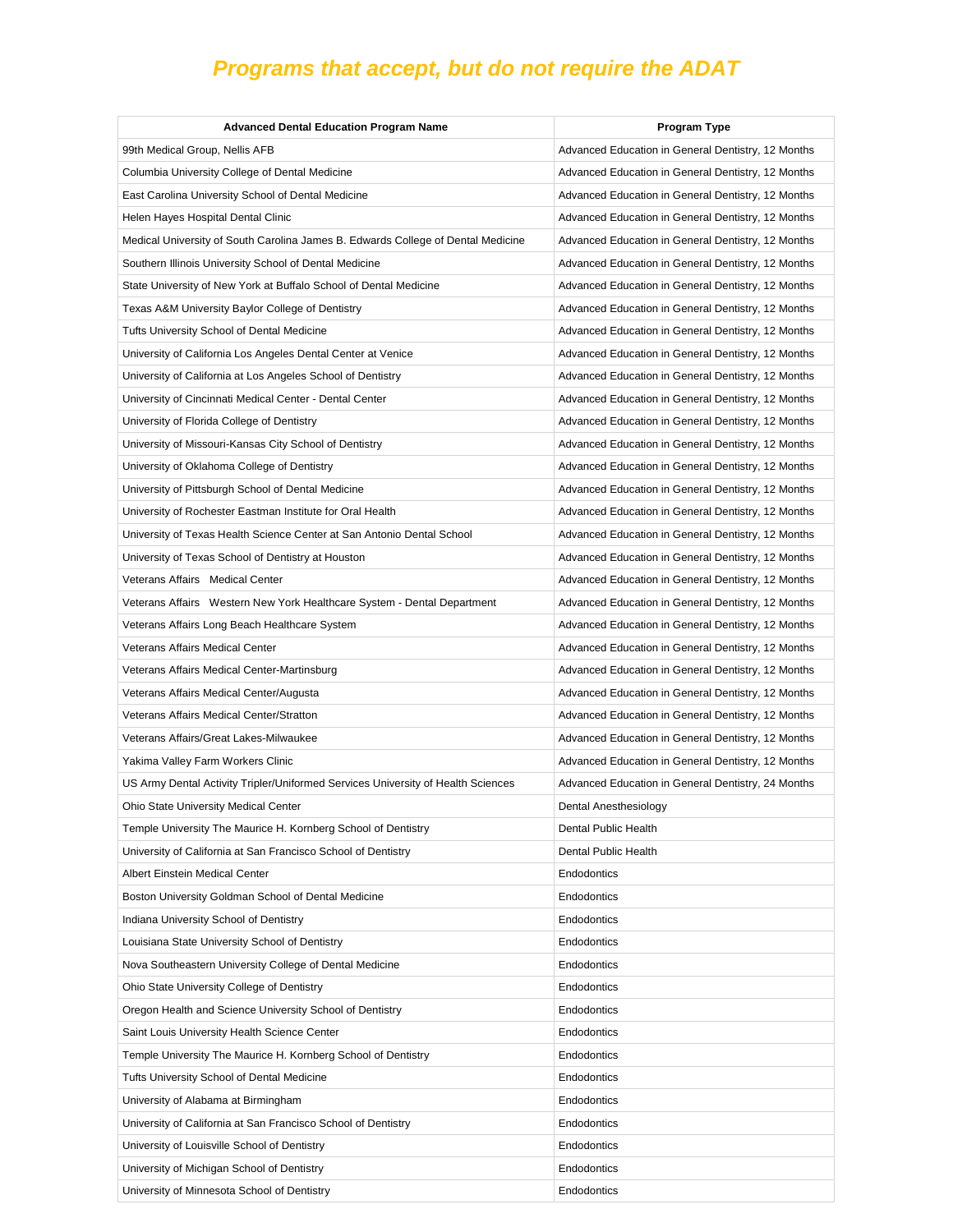| <b>Advanced Dental Education Program Name</b>                          | Program Type                          |
|------------------------------------------------------------------------|---------------------------------------|
| University of North Carolina School of Dentistry                       | Endodontics                           |
| University of Pennsylvania School of Dental Medicine                   | Endodontics                           |
| University of Pennsylvania School of Dental Medicine                   | Endodontics                           |
| University of Texas Health Science Center at San Antonio Dental School | Endodontics                           |
| University of Texas School of Dentistry at Houston                     | Endodontics                           |
| University of the Pacific Arthur A. Dugoni School of Dentistry         | Endodontics                           |
| Virginia Commonwealth University School of Dentistry                   | Endodontics                           |
| West Virginia University School of Dentistry                           | Endodontics                           |
| Advocate Illinois Masonic Medical Center - Dental Department           | General Practice Residency, 12 Months |
| Advocate Illinois Masonic Medical Center - Dental Department           | General Practice Residency, 12 Months |
| <b>Berkshire Medical Center</b>                                        | General Practice Residency, 12 Months |
| Cambridge Health Alliance-Department of Dentistry & Oral Surgery       | General Practice Residency, 12 Months |
| <b>Carilion Dental Care</b>                                            | General Practice Residency, 12 Months |
| Carolinas Medical Center-Department of Oral Medicine                   | General Practice Residency, 12 Months |
| Christiana Care Health System                                          | General Practice Residency, 12 Months |
| <b>Cleveland Clinic Foundation</b>                                     | General Practice Residency, 12 Months |
| Columbia University College of Dental Medicine                         | General Practice Residency, 12 Months |
| Danbury Hospital                                                       | General Practice Residency, 12 Months |
| Dental College of Georgia at Augusta University                        | General Practice Residency, 12 Months |
| East Carolina University School of Dental Medicine                     | General Practice Residency, 12 Months |
| Ellis Hospital - Dental Department                                     | General Practice Residency, 12 Months |
| Harlem Hospital Center Department of Dentistry                         | General Practice Residency, 12 Months |
| Hennepin County Medical Center                                         | General Practice Residency, 12 Months |
| Jamaica Hospital Medical Center                                        | General Practice Residency, 12 Months |
| Jersey City Medical Center                                             | General Practice Residency, 12 Months |
| John F. Kennedy Medical Center                                         | General Practice Residency, 12 Months |
| Kings County Hospital Downstate Medical Center                         | General Practice Residency, 12 Months |
| Lebanon Veterans Affairs Medical Center - Dental Service               | General Practice Residency, 12 Months |
| Lehigh Valley Health Network                                           | General Practice Residency, 12 Months |
| Loyola University Medical Center                                       | General Practice Residency, 12 Months |
| Malcolm Randall Veterans Affairs Medical Center                        | General Practice Residency, 12 Months |
| Massachusetts General Hospital                                         | General Practice Residency, 12 Months |
| MetroHealth Medical Center                                             | General Practice Residency, 12 Months |
| Miami Valley Hospital                                                  | General Practice Residency, 12 Months |
| Michael E. DeBakey Veterans Affairs Medical Center                     | General Practice Residency, 12 Months |
| Monmouth Medical Center                                                | General Practice Residency, 12 Months |
| Mount Sinai Hospital Medical Center                                    | General Practice Residency, 12 Months |
| New York Methodist Hospital                                            | General Practice Residency, 12 Months |
| New York Methodist Hospital                                            | General Practice Residency, 12 Months |
| New York Presbyterian Hospital                                         | General Practice Residency, 12 Months |
| Newark Beth Israel Medical Center-Dental Service                       | General Practice Residency, 12 Months |
| OSF Saint Francis Medical Center                                       | General Practice Residency, 12 Months |
| Ohio State University College of Dentistry                             | General Practice Residency, 12 Months |
| Overlook Medical Center                                                | General Practice Residency, 12 Months |
| Palmetto Health Richland - Dental Department                           | General Practice Residency, 12 Months |
| Queens Hospital Center                                                 | General Practice Residency, 12 Months |
| Rancho Los Amigos National Rehabilitation Center                       | General Practice Residency, 12 Months |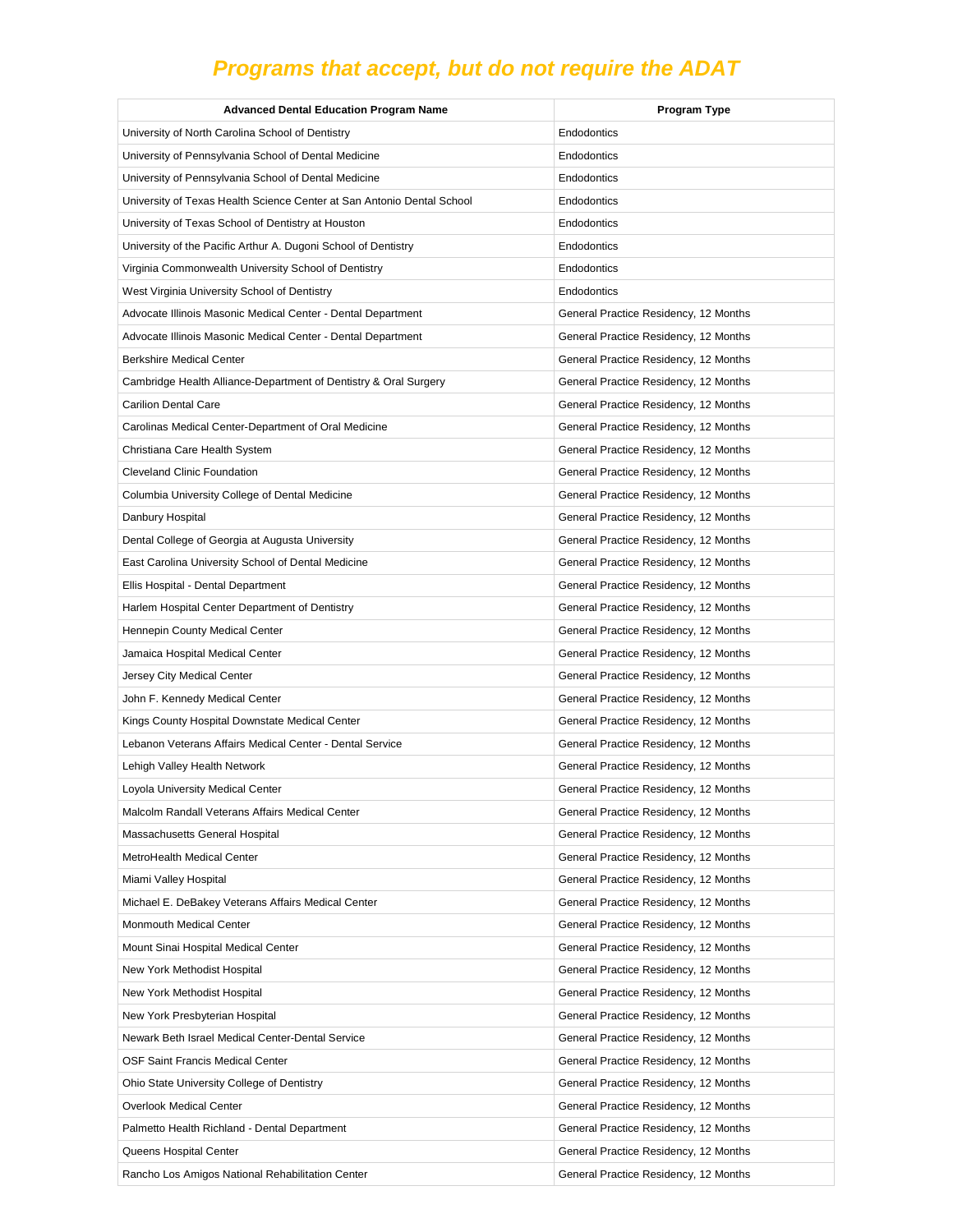| <b>Advanced Dental Education Program Name</b>                                   | Program Type                          |
|---------------------------------------------------------------------------------|---------------------------------------|
| Robert Wood Johnson University Hospital                                         | General Practice Residency, 12 Months |
| Saint Barnabas Hospital-Dental Department                                       | General Practice Residency, 12 Months |
| Saint Charles Hospital and Rehabilitation Center                                | General Practice Residency, 12 Months |
| Saint Francis Hospital                                                          | General Practice Residency, 12 Months |
| Saint Peter's Hospital                                                          | General Practice Residency, 12 Months |
| Samuels Sinclair Dental Center/Rhode Island Hospital                            | General Practice Residency, 12 Months |
| Summa Health System - Division of Dentistry                                     | General Practice Residency, 12 Months |
| Swedish Medical Center-Dental Department                                        | General Practice Residency, 12 Months |
| Truman Medical Center-Lakewood                                                  | General Practice Residency, 12 Months |
| University of California at Los Angeles School of Dentistry                     | General Practice Residency, 12 Months |
| University of Kentucky College of Dentistry                                     | General Practice Residency, 12 Months |
| University of Louisville School of Dentistry                                    | General Practice Residency, 12 Months |
| University of Michigan School of Dentistry                                      | General Practice Residency, 12 Months |
| University of Minnesota Medical Center, Research and Graduate Medical Education | General Practice Residency, 12 Months |
| University of Nebraska Medical Center College of Dentistry                      | General Practice Residency, 12 Months |
| University of Pittsburgh Medical Center/School of Dental Medicine               | General Practice Residency, 12 Months |
| University of Puerto Rico School of Dental Medicine                             | General Practice Residency, 12 Months |
| University of Tennessee Medical Center                                          | General Practice Residency, 12 Months |
| University of Vermont Medical Center                                            | General Practice Residency, 12 Months |
| University of Virginia Health System Department of Dentistry                    | General Practice Residency, 12 Months |
| Veterans Affairs Medical Center                                                 | General Practice Residency, 12 Months |
| Veterans Affairs Medical Center                                                 | General Practice Residency, 12 Months |
| Veterans Affairs Medical Center                                                 | General Practice Residency, 12 Months |
| Veterans Affairs Medical Center                                                 | General Practice Residency, 12 Months |
| <b>Veterans Affairs Medical Center</b>                                          | General Practice Residency, 12 Months |
| Veterans Affairs Medical Center                                                 | General Practice Residency, 12 Months |
| Veterans Affairs Medical Center                                                 | General Practice Residency, 12 Months |
| Veterans Affairs Medical Center                                                 | General Practice Residency, 12 Months |
| Veterans Affairs Medical Center                                                 | General Practice Residency, 12 Months |
| Veterans Affairs Medical Center                                                 | General Practice Residency, 12 Months |
| Veterans Affairs Medical Center                                                 | General Practice Residency, 12 Months |
| <b>Veterans Affairs Medical Center</b>                                          | General Practice Residency, 12 Months |
| Veterans Affairs Medical Center                                                 | General Practice Residency, 12 Months |
| Veterans Affairs Medical Center-Detroit - Dental Service                        | General Practice Residency, 12 Months |
| Veterans Affairs Medical Center/Ann Arbor                                       | General Practice Residency, 12 Months |
| Veterans Affairs Medical Center/Oklahoma City                                   | General Practice Residency, 12 Months |
| Veterans Affairs Northern California Healthcare System                          | General Practice Residency, 12 Months |
| Veterans Affairs Puget Sound Health Care System Dental Service                  | General Practice Residency, 12 Months |
| Virtua West Jersey Health System                                                | General Practice Residency, 12 Months |
| Winthrop University Hospital - Dental Medicine                                  | General Practice Residency, 12 Months |
| Harvard University School of Dental Medicine                                    | Oral and Maxillofacial Pathology      |
| Mount Sinai Hospital Medical Center                                             | Oral and Maxillofacial Pathology      |
| University of Maryland School of Dentistry                                      | Oral and Maxillofacial Pathology      |
| University of Pittsburgh Medical Center                                         | Oral and Maxillofacial Pathology      |
| University of North Carolina School of Dentistry                                | Oral and Maxillofacial Radiology      |
| University of Texas Health Science Center at San Antonio Dental School          | Oral and Maxillofacial Radiology      |
| Brookdale Hospital Medical Center - Dental Department                           | Oral and Maxillofacial Surgery        |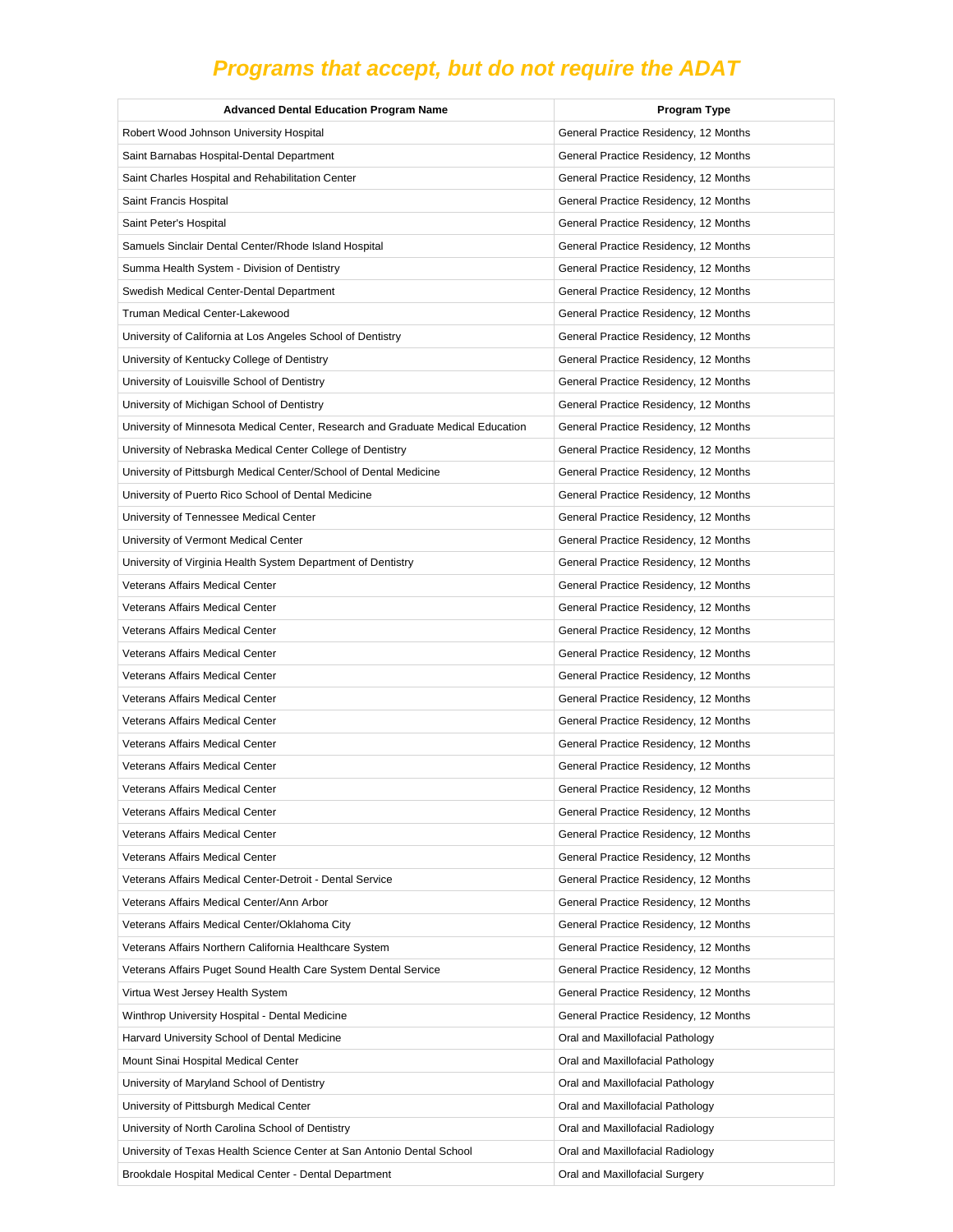| <b>Advanced Dental Education Program Name</b>                                    | <b>Program Type</b>                      |
|----------------------------------------------------------------------------------|------------------------------------------|
| <b>Brooklyn Hospital Center</b>                                                  | Oral and Maxillofacial Surgery           |
| Massachusetts General Hospital                                                   | Oral and Maxillofacial Surgery           |
| Mount Sinai BI/Jacobi/Albert Einstein College of Medicine                        | Oral and Maxillofacial Surgery           |
| Nassau University Medical Center                                                 | Oral and Maxillofacial Surgery           |
| New York Presbyterian Hospital at Weill Cornell-Dental Department                | Oral and Maxillofacial Surgery           |
| Saint John / Detroit-Macomb -Oakland Hospital                                    | Oral and Maxillofacial Surgery           |
| Saint Luke's-Roosevelt Hospital Center-Division of Dentistry                     | Oral and Maxillofacial Surgery           |
| University of Arizona College of Medicine, Phoenix                               | Oral and Maxillofacial Surgery           |
| University of California at Los Angeles School of Dentistry                      | Oral and Maxillofacial Surgery           |
| University of Minnesota School of Dentistry                                      | Oral and Maxillofacial Surgery           |
| University of Nebraska-College of Medicine                                       | Oral and Maxillofacial Surgery           |
| University of Puerto Rico School of Dental Medicine                              | Oral and Maxillofacial Surgery           |
| University of Texas Medical Branch Hospital                                      | Oral and Maxillofacial Surgery           |
| University of Washington-Health Sciences School of Dentistry                     | Oral and Maxillofacial Surgery           |
| Woodhull Medical and Mental Health Center                                        | Oral and Maxillofacial Surgery           |
| University of California at Los Angeles School of Dentistry                      | Orofacial Pain                           |
| A.T. Still University Arizona School of Dentistry and Oral Health                | Orthodontics and Dentofacial Orthopedics |
| Albert Einstein Medical Center                                                   | Orthodontics and Dentofacial Orthopedics |
| Bronx Lebanon Hospital Center                                                    | Orthodontics and Dentofacial Orthopedics |
| Case Western Reserve University School of Dental Medicine                        | Orthodontics and Dentofacial Orthopedics |
| Columbia University College of Dental Medicine                                   | Orthodontics and Dentofacial Orthopedics |
| Dental College of Georgia at Augusta University                                  | Orthodontics and Dentofacial Orthopedics |
| Georgia School of Orthodontics                                                   | Orthodontics and Dentofacial Orthopedics |
| Howard University College of Dentistry                                           | Orthodontics and Dentofacial Orthopedics |
| Louisiana State University School of Dentistry                                   | Orthodontics and Dentofacial Orthopedics |
| Mayo Graduate School of Medicine                                                 | Orthodontics and Dentofacial Orthopedics |
| Medical University of South Carolina James B. Edwards College of Dental Medicine | Orthodontics and Dentofacial Orthopedics |
| Nova Southeastern University College of Dental Medicine                          | Orthodontics and Dentofacial Orthopedics |
| Oregon Health and Science University School of Dentistry                         | Orthodontics and Dentofacial Orthopedics |
| Roseman University of Health Sciences College of Dental Medicine                 | Orthodontics and Dentofacial Orthopedics |
| Rutgers School of Dental Medicine                                                | Orthodontics and Dentofacial Orthopedics |
| Saint Louis University Health Science Center                                     | Orthodontics and Dentofacial Orthopedics |
| Stony Brook University School of Dental Medicine                                 | Orthodontics and Dentofacial Orthopedics |
| Tufts University School of Dental Medicine                                       | Orthodontics and Dentofacial Orthopedics |
| University of Colorado Denver School of Dental Medicine                          | Orthodontics and Dentofacial Orthopedics |
| University of Detroit Mercy School of Dentistry                                  | Orthodontics and Dentofacial Orthopedics |
| University of Illinois at Chicago College of Dentistry                           | Orthodontics and Dentofacial Orthopedics |
| University of Maryland School of Dentistry                                       | Orthodontics and Dentofacial Orthopedics |
| University of Michigan School of Dentistry                                       | Orthodontics and Dentofacial Orthopedics |
| University of Missouri-Kansas City School of Dentistry                           | Orthodontics and Dentofacial Orthopedics |
| University of Nebraska Medical Center College of Dentistry                       | Orthodontics and Dentofacial Orthopedics |
| University of Tennessee College of Dentistry                                     | Orthodontics and Dentofacial Orthopedics |
| University of Washington-Health Sciences School of Dentistry                     | Orthodontics and Dentofacial Orthopedics |
| Virginia Commonwealth University School of Dentistry                             | Orthodontics and Dentofacial Orthopedics |
| West Virginia University School of Dentistry                                     | Orthodontics and Dentofacial Orthopedics |
| Ann and Robert H. Lurie Children's Hospital of Chicago                           | <b>Pediatric Dentistry</b>               |
| Bon Secours St. Mary's Hospital of Richmond                                      | <b>Pediatric Dentistry</b>               |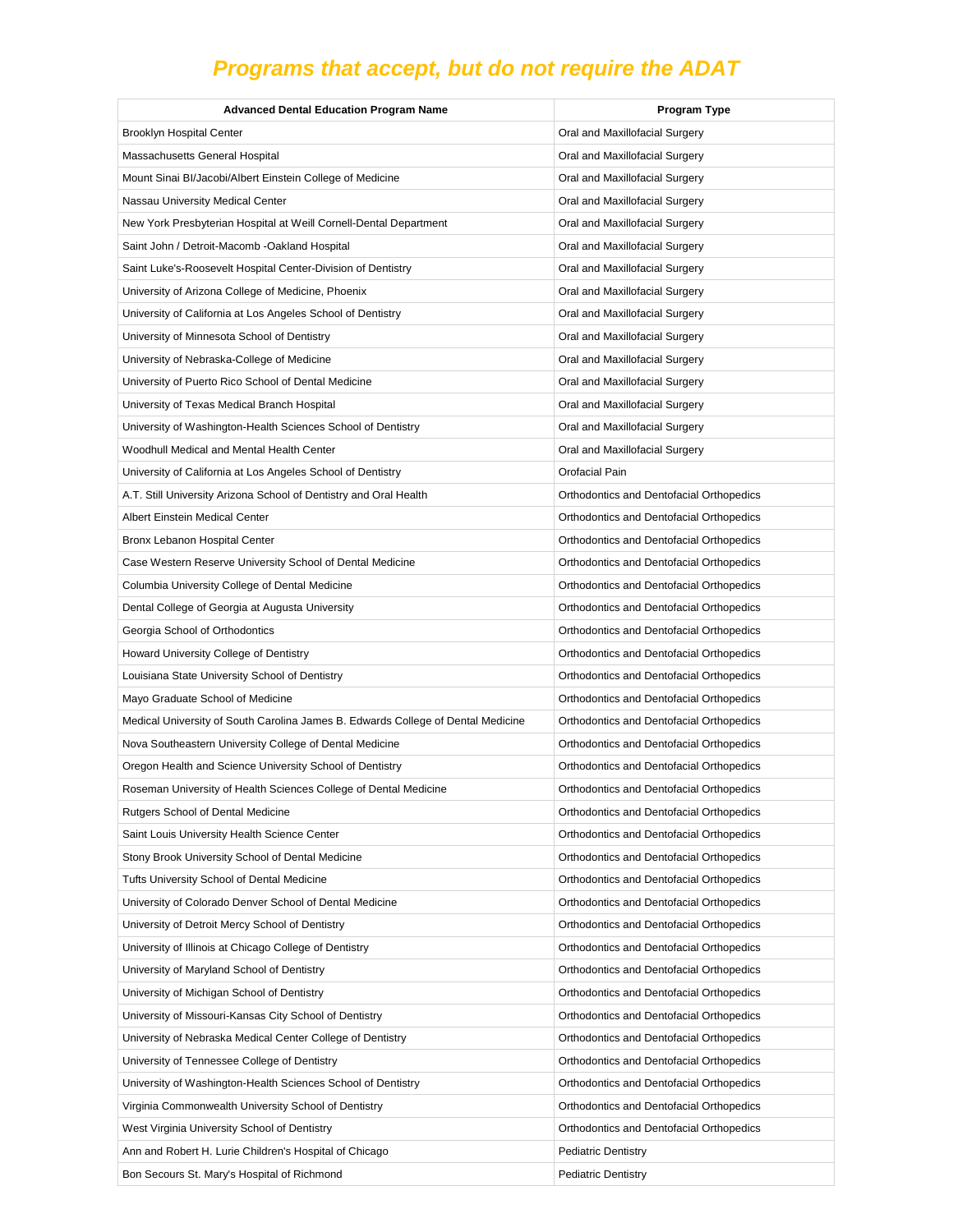| <b>Advanced Dental Education Program Name</b>                                    | <b>Program Type</b>        |
|----------------------------------------------------------------------------------|----------------------------|
| Boston University Goldman School of Dental Medicine                              | <b>Pediatric Dentistry</b> |
| Bronx Lebanon Hospital Center                                                    | <b>Pediatric Dentistry</b> |
| Case Western Reserve University School of Dental Medicine                        | <b>Pediatric Dentistry</b> |
| Children's Hospital of Colorado                                                  | <b>Pediatric Dentistry</b> |
| Children's Hospital of Pittsburgh                                                | <b>Pediatric Dentistry</b> |
| Children's Hospital of Wisconsin                                                 | <b>Pediatric Dentistry</b> |
| Children's Hospital-Harvard University                                           | <b>Pediatric Dentistry</b> |
| Children's Mercy Hospital and Clinics                                            | <b>Pediatric Dentistry</b> |
| Cincinnati Children's Hospital Medical Center                                    | <b>Pediatric Dentistry</b> |
| Community Health and Advocacy Training (CHAT-PD) - Venice                        | <b>Pediatric Dentistry</b> |
| Herman Ostrow School of Dentistry of University of Southern California           | <b>Pediatric Dentistry</b> |
| Indiana University School of Dentistry                                           | <b>Pediatric Dentistry</b> |
| Jacobi Medical Center                                                            | <b>Pediatric Dentistry</b> |
| Loma Linda University School of Dentistry                                        | <b>Pediatric Dentistry</b> |
| Louisiana State University School of Dentistry                                   | <b>Pediatric Dentistry</b> |
| Maimonides Medical Center-Department of Dentistry                                | <b>Pediatric Dentistry</b> |
| Medical University of South Carolina James B. Edwards College of Dental Medicine | <b>Pediatric Dentistry</b> |
| Montefiore Medical Center - Dental Department                                    | <b>Pediatric Dentistry</b> |
| Mount Sinai Hospital Medical Center                                              | <b>Pediatric Dentistry</b> |
| New York Presbyterian Hospital                                                   | <b>Pediatric Dentistry</b> |
| New York University Lutheran Medical Center-Department of Dental Service         | <b>Pediatric Dentistry</b> |
| New York University College of Dentistry                                         | <b>Pediatric Dentistry</b> |
| Ohio State University College of Dentistry                                       | <b>Pediatric Dentistry</b> |
| Oregon Health and Science University School of Dentistry                         | <b>Pediatric Dentistry</b> |
| Primary Children's Medical Center                                                | <b>Pediatric Dentistry</b> |
| Rutgers School of Dental Medicine                                                | <b>Pediatric Dentistry</b> |
| Saint Barnabas Hospital-Dental Department                                        | <b>Pediatric Dentistry</b> |
| <b>Temple University Hospital</b>                                                | <b>Pediatric Dentistry</b> |
| Texas A&M University Baylor College of Dentistry                                 | <b>Pediatric Dentistry</b> |
| University of Alabama at Birmingham                                              | <b>Pediatric Dentistry</b> |
| University of California at Los Angeles School of Dentistry                      | <b>Pediatric Dentistry</b> |
| University of Illinois at Chicago College of Dentistry                           | <b>Pediatric Dentistry</b> |
| University of Maryland School of Dentistry                                       | <b>Pediatric Dentistry</b> |
| University of Michigan School of Dentistry                                       | <b>Pediatric Dentistry</b> |
| University of Minnesota School of Dentistry                                      | <b>Pediatric Dentistry</b> |
| University of Nevada Las Vegas School of Dental Medicine                         | <b>Pediatric Dentistry</b> |
| University of Pennsylvania School of Dental Medicine                             | <b>Pediatric Dentistry</b> |
| University of Pennsylvania School of Dental Medicine                             | <b>Pediatric Dentistry</b> |
| University of Rochester Eastman Institute for Oral Health                        | <b>Pediatric Dentistry</b> |
| University of Texas Health Science Center at San Antonio Dental School           | <b>Pediatric Dentistry</b> |
| University of Toledo - Division of Dentistry                                     | <b>Pediatric Dentistry</b> |
| University of Washington-Health Sciences School of Dentistry                     | <b>Pediatric Dentistry</b> |
| Virginia Commonwealth University School of Dentistry                             | <b>Pediatric Dentistry</b> |
| Yale-New Haven Hospital Department of Dentistry                                  | <b>Pediatric Dentistry</b> |
| Columbia University College of Dental Medicine                                   | Periodontics               |
| Dental College of Georgia at Augusta University                                  | Periodontics               |
| Indiana University School of Dentistry                                           | Periodontics               |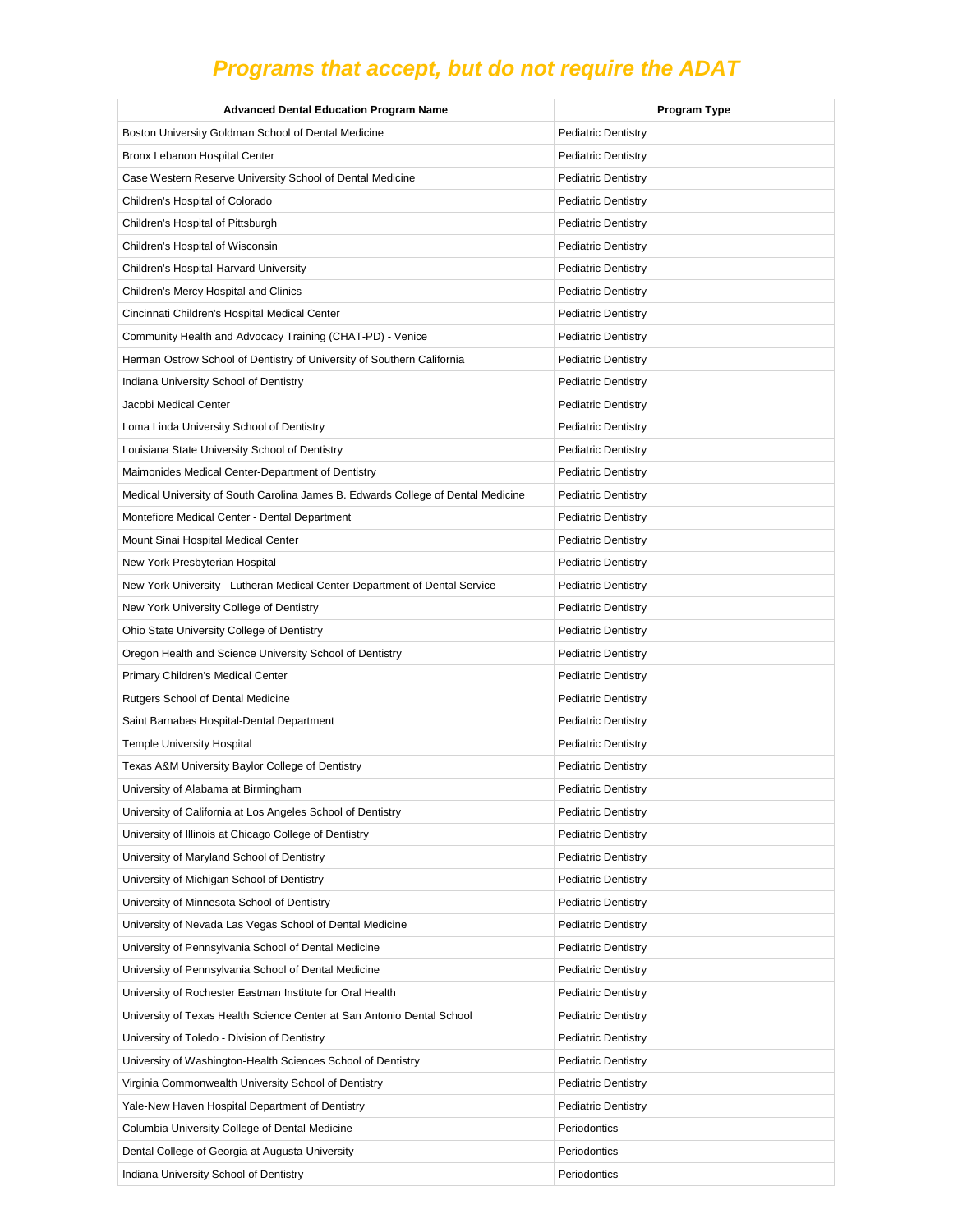| <b>Advanced Dental Education Program Name</b>                                    | Program Type   |
|----------------------------------------------------------------------------------|----------------|
| Marquette University School of Dentistry                                         | Periodontics   |
| Medical University of South Carolina James B. Edwards College of Dental Medicine | Periodontics   |
| New York University College of Dentistry                                         | Periodontics   |
| New York University Lutheran Medical Center-Department of Dental Service         | Periodontics   |
| Nova Southeastern University College of Dental Medicine                          | Periodontics   |
| Rutgers School of Dental Medicine                                                | Periodontics   |
| University of Alabama at Birmingham                                              | Periodontics   |
| University of Detroit Mercy School of Dentistry                                  | Periodontics   |
| University of Florida College of Dentistry                                       | Periodontics   |
| University of Illinois at Chicago College of Dentistry                           | Periodontics   |
| University of Iowa College of Dentistry                                          | Periodontics   |
| University of Louisville School of Dentistry                                     | Periodontics   |
| University of Maryland School of Dentistry                                       | Periodontics   |
| University of Minnesota School of Dentistry                                      | Periodontics   |
| University of Missouri-Kansas City School of Dentistry                           | Periodontics   |
| University of North Carolina School of Dentistry                                 | Periodontics   |
| University of Oklahoma College of Dentistry                                      | Periodontics   |
| University of Pittsburgh School of Dental Medicine                               | Periodontics   |
| University of Rochester Eastman Institute for Oral Health                        | Periodontics   |
| University of Texas Health Science Center at San Antonio Dental School           | Periodontics   |
| University of Texas School of Dentistry at Houston                               | Periodontics   |
| Veterans Affairs Greater Los Angeles Healthcare System                           | Periodontics   |
| Veterans Affairs Greater Los Angeles Healthcare System                           | Periodontics   |
| Veterans Affairs Medical Center/Indianapolis                                     | Periodontics   |
| Columbia University College of Dental Medicine                                   | Prosthodontics |
| Dental College of Georgia at Augusta University                                  | Prosthodontics |
| Harvard University School of Dental Medicine                                     | Prosthodontics |
| Herman Ostrow School of Dentistry of University of Southern California           | Prosthodontics |
| Loma Linda University School of Dentistry                                        | Prosthodontics |
| Louisiana State University School of Dentistry                                   | Prosthodontics |
| New York University College of Dentistry                                         | Prosthodontics |
| State University of New York at Buffalo School of Dental Medicine                | Prosthodontics |
| Texas A&M University Baylor College of Dentistry                                 | Prosthodontics |
| University of Alabama at Birmingham                                              | Prosthodontics |
| University of California at Los Angeles School of Dentistry                      | Prosthodontics |
| University of California at San Francisco School of Dentistry                    | Prosthodontics |
| University of Illinois at Chicago College of Dentistry                           | Prosthodontics |
| University of Louisville School of Dentistry                                     | Prosthodontics |
| University of Pittsburgh School of Dental Medicine                               | Prosthodontics |
| University of Texas Health Science Center at San Antonio Dental School           | Prosthodontics |
| University of Texas School of Dentistry at Houston                               | Prosthodontics |
| University of Washington-Health Sciences School of Dentistry                     | Prosthodontics |
| <b>Veterans Affairs</b>                                                          | Prosthodontics |
| Veterans Affairs Medical Center/New York                                         | Prosthodontics |
| West Virginia University School of Dentistry                                     | Prosthodontics |
| Wilford Hall Ambulatory Surgical Center-59th Medical Wing (WHASC)                | Prosthodontics |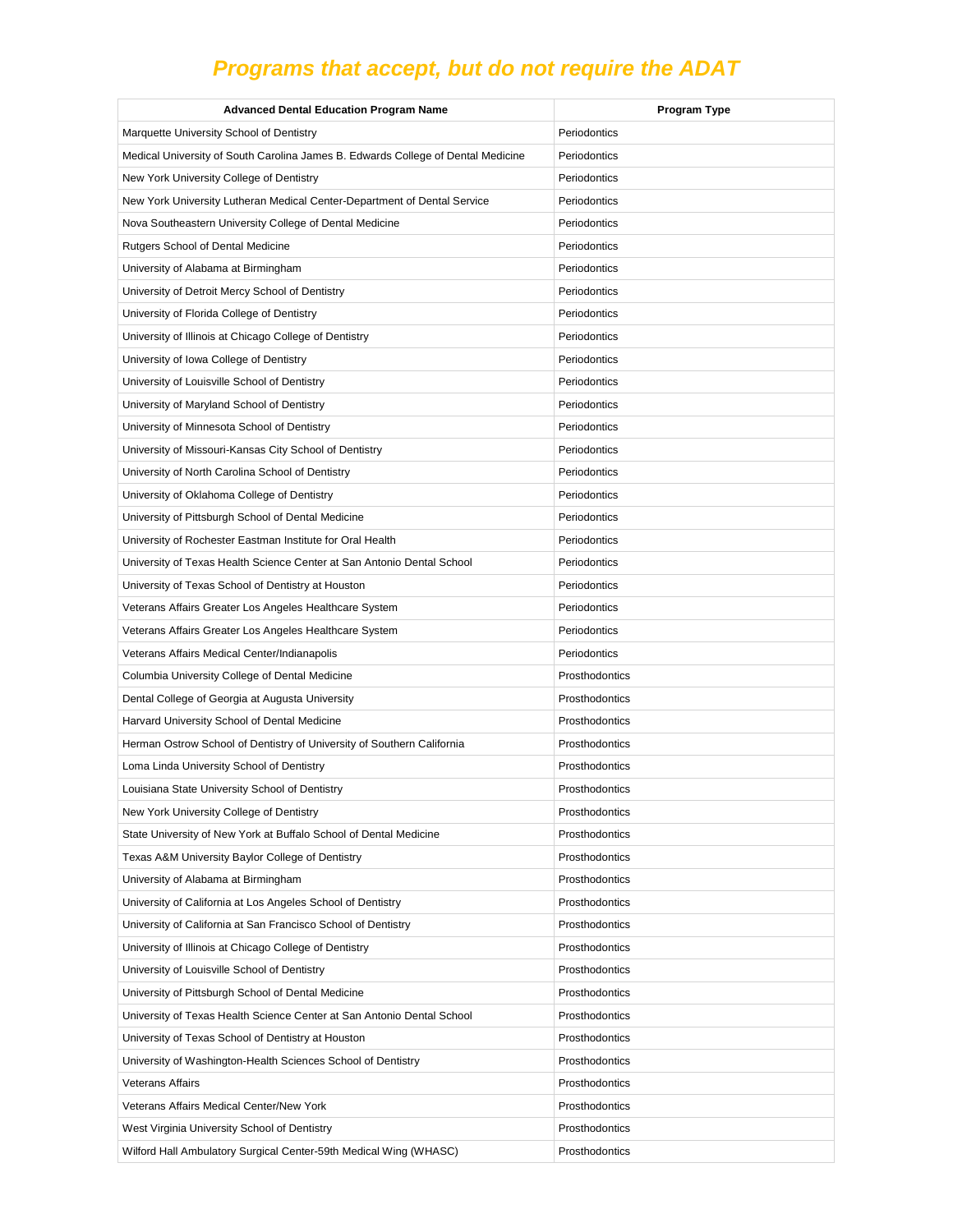| <b>Advanced Dental Education Program Name</b>                                                   | <b>Program Type</b>                                                  |
|-------------------------------------------------------------------------------------------------|----------------------------------------------------------------------|
| 10th Medical Group/SGFL/USAF Academy                                                            | Advanced Education in General Dentistry, 12 Months                   |
| 2nd Medical Group/Barksdale AFB Dental Squadron                                                 | Advanced Education in General Dentistry, 12 Months                   |
| Alameda County Health System                                                                    | Advanced Education in General Dentistry, 12 Months                   |
| Case Western Reserve University School of Dental Medicine                                       | Advanced Education in General Dentistry, 12 Months                   |
| Dental College of Georgia at Augusta University                                                 | Advanced Education in General Dentistry, 12 Months                   |
| Idaho State University College of Health Professions                                            | Advanced Education in General Dentistry, 12 Months                   |
| Madigan Army Medical Center/Joint Base Lewis-McChord                                            | Advanced Education in General Dentistry, 12 Months                   |
| University of Alabama at Birmingham                                                             | Advanced Education in General Dentistry, 12 Months                   |
| University of Detroit Mercy School of Dentistry                                                 | Advanced Education in General Dentistry, 12 Months                   |
| University of Maryland School of Dentistry                                                      | Advanced Education in General Dentistry, 12 Months                   |
| University of Mississippi School of Dentistry                                                   | Advanced Education in General Dentistry, 12 Months                   |
| University of New Mexico Health Sciences Center                                                 | Advanced Education in General Dentistry, 12 Months                   |
| University of North Carolina School of Dentistry                                                | Advanced Education in General Dentistry, 12 Months                   |
| University of the Pacific Arthur A. Dugoni School of Dentistry                                  | Advanced Education in General Dentistry, 12 Months                   |
| Veterans Affairs Medical Center                                                                 | Advanced Education in General Dentistry, 12 Months                   |
| Veterans Affairs Medical Center                                                                 | Advanced Education in General Dentistry, 12 Months                   |
| Veterans Affairs Medical Center/Augusta                                                         | Advanced Education in General Dentistry, 12 Months                   |
| Veterans Healthcare System of the Ozarks - Dental Service                                       | Advanced Education in General Dentistry, 12 Months                   |
| Wichita State University                                                                        | Advanced Education in General Dentistry, 12 Months                   |
| Navy Medicine Professional Development Center                                                   | Advanced Education in General Dentistry, 24 Months                   |
| University of Florida College of Dentistry/ Hialeah                                             | Advanced Education in General Dentistry, 24 Months                   |
| University of Maryland School of Dentistry                                                      | Advanced Education in General Dentistry, 24 Months                   |
| Case Western Reserve University School of Dental Medicine                                       | Clinical Fellowship in Craniofacial and Special Care<br>Orthodontics |
| University of Pittsburgh Medical Center                                                         | Dental Anesthesiology                                                |
| Columbia University College of Dental Medicine                                                  | Dental Public Health                                                 |
| Harvard University School of Dental Medicine                                                    | Dental Public Health                                                 |
| National Institute/Dental & Craniofacial Research                                               | Dental Public Health                                                 |
| New York University Lutheran Medical Center-Department of Dental Service                        | Dental Public Health                                                 |
| North Carolina Oral Health Section                                                              | Dental Public Health                                                 |
| University of Iowa College of Dentistry                                                         | Dental Public Health                                                 |
| University of Texas Health Science Center at San Antonio Dental School                          | Dental Public Health                                                 |
| Dental College of Georgia at Augusta University                                                 | Endodontics                                                          |
| Herman Ostrow School of Dentistry of University of Southern California                          | Endodontics                                                          |
| Texas A&M University Baylor College of Dentistry                                                | Endodontics                                                          |
| University of Iowa College of Dentistry                                                         | Endodontics                                                          |
| University of Pittsburgh School of Dental Medicine                                              | Endodontics                                                          |
| Veterans Affairs Medical Center                                                                 | Endodontics                                                          |
| Flushing Hospital Medical Center-Department of Dentistry                                        | General Practice Residency, 12 Months                                |
| Hackensack University Medical Center - Mountainside Hospital - Department of<br>Dentistry       | General Practice Residency, 12 Months                                |
| Harbor - University of California Los Angeles Medical Center                                    | General Practice Residency, 12 Months                                |
| Helen Hayes Hospital Dental Clinic                                                              | General Practice Residency, 12 Months                                |
| Hofstra North Shore-Long Island Jewish School of Medicine at North Shore University<br>Hospital | General Practice Residency, 12 Months                                |
| Jersey Shore University Medical Center                                                          | General Practice Residency, 12 Months                                |
| Johns Hopkins Hospital - Division of Dentistry and Oral Surgery                                 | General Practice Residency, 12 Months                                |
| Kingsbrook Jewish Medical Center                                                                | General Practice Residency, 12 Months                                |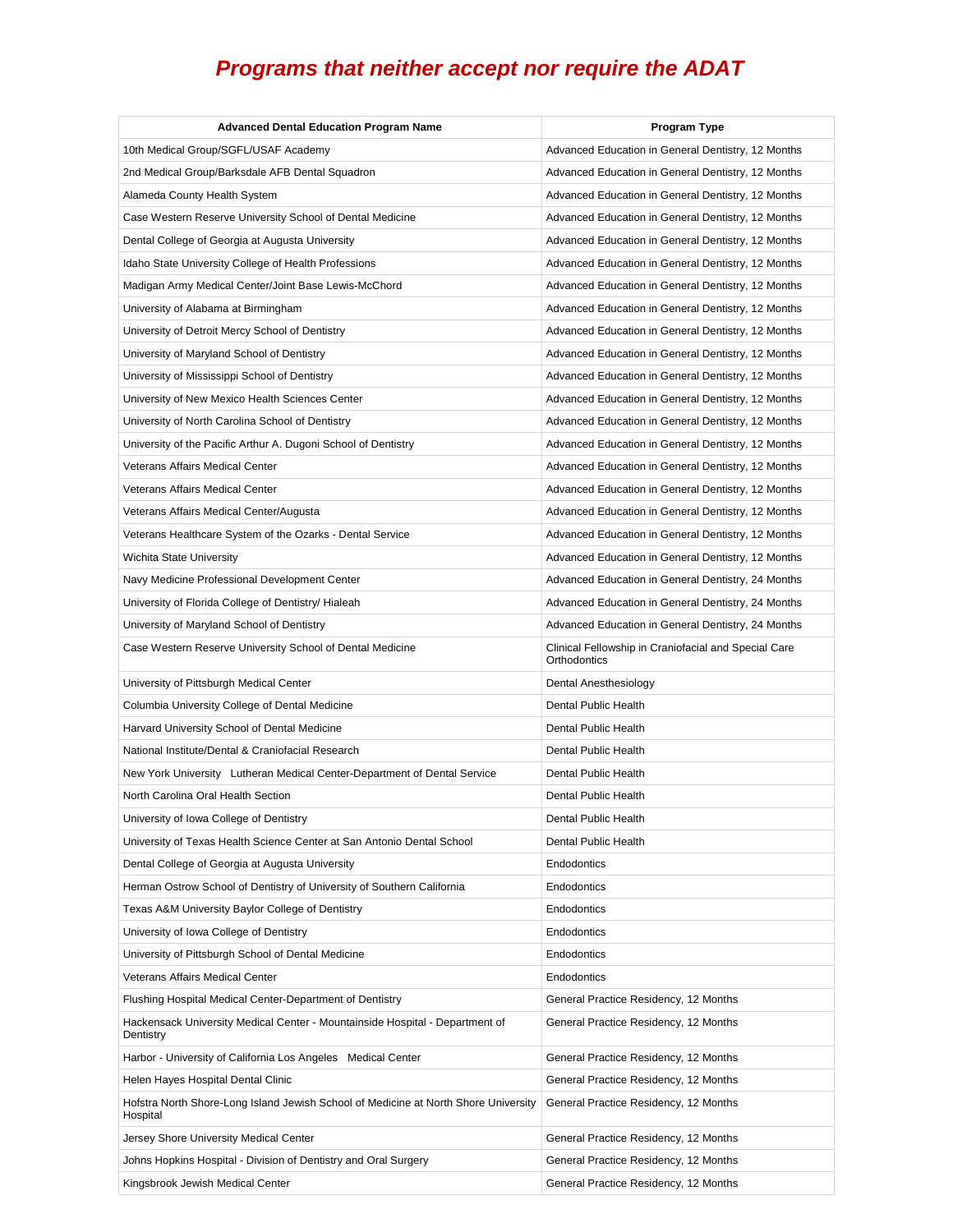| <b>Advanced Dental Education Program Name</b>                                                            | <b>Program Type</b>                   |
|----------------------------------------------------------------------------------------------------------|---------------------------------------|
| Lancaster General Hospital Dental Service                                                                | General Practice Residency, 12 Months |
| Maimonides Medical Center-Department of Dentistry                                                        | General Practice Residency, 12 Months |
| Meharry Medical College School of Dentistry                                                              | General Practice Residency, 12 Months |
| <b>Morristown Medical Center</b>                                                                         | General Practice Residency, 12 Months |
| Naval Hospital/Camp Pendleton-Dental Department                                                          | General Practice Residency, 12 Months |
| New York Medical College                                                                                 | General Practice Residency, 12 Months |
| New York University Lutheran Medical Center-Department of Dental Service                                 | General Practice Residency, 12 Months |
| Northwestern Memorial Hospital                                                                           | General Practice Residency, 12 Months |
| Oregon Health and Science University School of Dentistry                                                 | General Practice Residency, 12 Months |
| Rutgers School of Dental Medicine                                                                        | General Practice Residency, 12 Months |
| SUNY Stony Brook University Medical Center/School of Dental Medicine                                     | General Practice Residency, 12 Months |
| Saint Elizabeth's Health Care Center                                                                     | General Practice Residency, 12 Months |
| Saint Joseph Mercy Hospital-Oakland                                                                      | General Practice Residency, 12 Months |
| Saint Joseph's Hospital Health Center                                                                    | General Practice Residency, 12 Months |
| Tufts University School of Dental Medicine                                                               | General Practice Residency, 12 Months |
| University of Alabama at Birmingham                                                                      | General Practice Residency, 12 Months |
| University of Arkansas, College of Health Professions                                                    | General Practice Residency, 12 Months |
| University of California at San Francisco School of Dentistry                                            | General Practice Residency, 12 Months |
| University of Mississippi School of Dentistry                                                            | General Practice Residency, 12 Months |
| University of North Carolina School of Dentistry/UNC Hospitals                                           | General Practice Residency, 12 Months |
| Veterans Affairs Harbor Healthcare/Brooklyn                                                              | General Practice Residency, 12 Months |
| Veterans Affairs Medical Center                                                                          | General Practice Residency, 12 Months |
| Veterans Affairs Medical Center                                                                          | General Practice Residency, 12 Months |
| Veterans Affairs Medical Center/Maryland                                                                 | General Practice Residency, 12 Months |
| Veterans Affairs Portland Healthcare System                                                              | General Practice Residency, 12 Months |
| Western Reserve Health Education at Northside Medical Center                                             | General Practice Residency, 12 Months |
| York Hospital                                                                                            | General Practice Residency, 12 Months |
| Memorial Sloan-Kettering Cancer Center                                                                   | <b>Maxillofacial Prosthetics</b>      |
| University of Texas MD Anderson Cancer Center                                                            | <b>Maxillofacial Prosthetics</b>      |
| Harvard University School of Dental Medicine                                                             | Oral Medicine                         |
| Texas A&M University Baylor College of Dentistry                                                         | Oral and Maxillofacial Pathology      |
| University of Florida College of Dentistry                                                               | Oral and Maxillofacial Pathology      |
| University of Iowa College of Dentistry                                                                  | Oral and Maxillofacial Pathology      |
| Texas A&M University Baylor College of Dentistry                                                         | Oral and Maxillofacial Radiology      |
| University of California at Los Angeles School of Dentistry                                              | Oral and Maxillofacial Radiology      |
| University of Iowa College of Dentistry                                                                  | Oral and Maxillofacial Radiology      |
| University of Washington-Health Sciences School of Dentistry                                             | Oral and Maxillofacial Radiology      |
| Boston University Goldman School of Dental Medicine                                                      | Oral and Maxillofacial Surgery        |
| Case Western Reserve University School of Dental Medicine                                                | Oral and Maxillofacial Surgery        |
| Christiana Care Health System                                                                            | Oral and Maxillofacial Surgery        |
| Cook County Hospital/John H. Stroger, Jr.                                                                | Oral and Maxillofacial Surgery        |
| Dental College of Georgia at Augusta University                                                          | Oral and Maxillofacial Surgery        |
| Denver Health Medical Center                                                                             | Oral and Maxillofacial Surgery        |
| <b>Emory University School of Medicine</b>                                                               | Oral and Maxillofacial Surgery        |
| Harbor - University of California Los Angeles Medical Center/Dental                                      | Oral and Maxillofacial Surgery        |
| Hofstra North Shore-Long Island Jewish School of Medicine at Long Island Jewish<br><b>Medical Center</b> | Oral and Maxillofacial Surgery        |
| Loyola University Medical Center                                                                         | Oral and Maxillofacial Surgery        |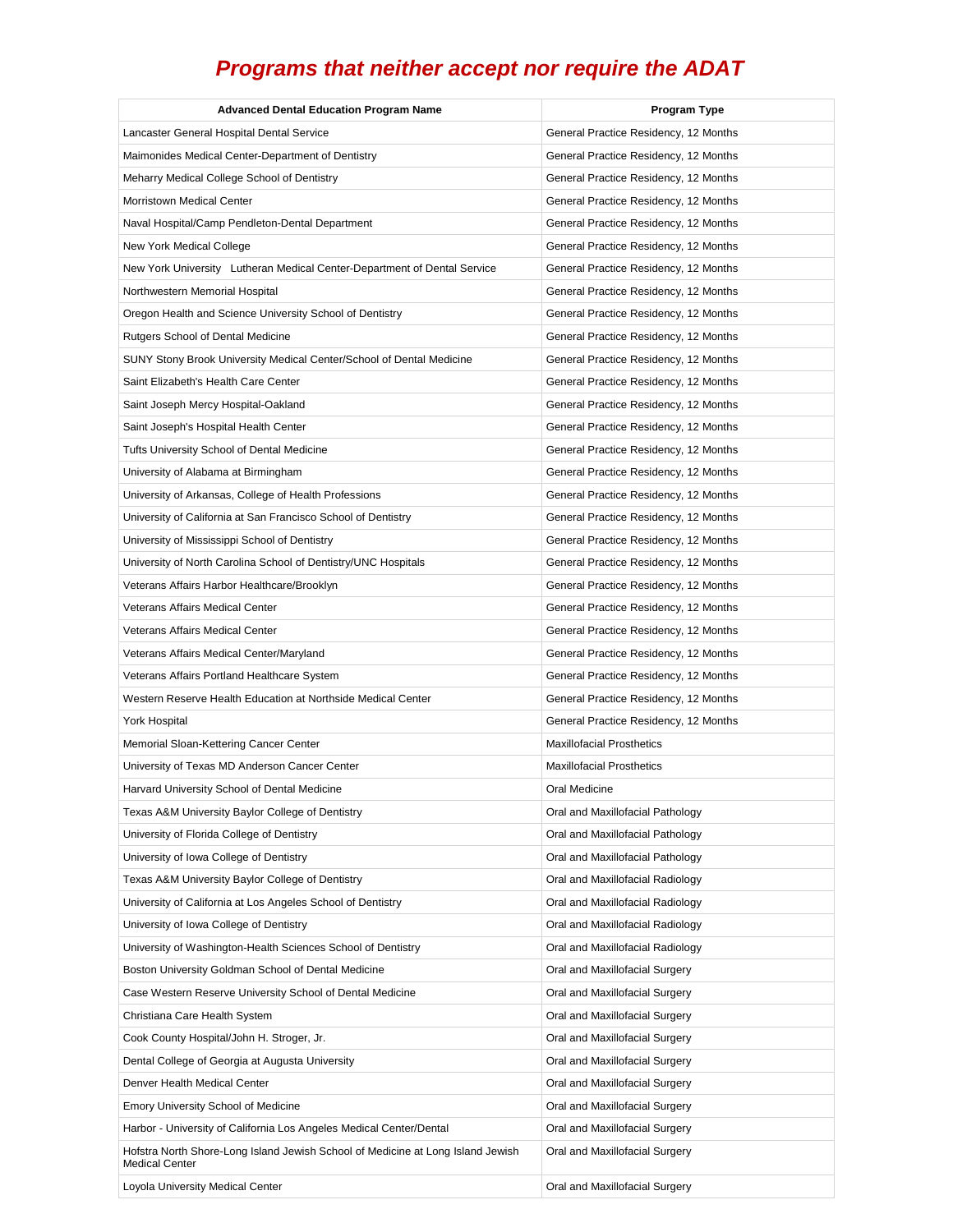| <b>Advanced Dental Education Program Name</b>                                    | Program Type                                                    |
|----------------------------------------------------------------------------------|-----------------------------------------------------------------|
| Madigan Army Medical Center/Joint Base Lewis-McChord                             | Oral and Maxillofacial Surgery                                  |
| Medical University of South Carolina James B. Edwards College of Dental Medicine | Oral and Maxillofacial Surgery                                  |
| Meharry Medical College School of Dentistry                                      | Oral and Maxillofacial Surgery                                  |
| Montefiore Medical Center - Dental Department                                    | Oral and Maxillofacial Surgery                                  |
| New York Presbyterian Hospital                                                   | Oral and Maxillofacial Surgery                                  |
| New York University College of Dentistry                                         | Oral and Maxillofacial Surgery                                  |
| Nova Southeastern University                                                     | Oral and Maxillofacial Surgery                                  |
| Ohio State University College of Dentistry                                       | Oral and Maxillofacial Surgery                                  |
| Oregon Health and Science University School of Dentistry                         | Oral and Maxillofacial Surgery                                  |
| Rutgers School of Dental Medicine                                                | Oral and Maxillofacial Surgery                                  |
| San Antonio Military Oral and Maxillofacial Surgery Residency                    | Oral and Maxillofacial Surgery                                  |
| State University of New York at Buffalo School of Dental Medicine                | Oral and Maxillofacial Surgery                                  |
| Texas A&M University Baylor College of Dentistry                                 | Oral and Maxillofacial Surgery                                  |
| Tufts University School of Dental Medicine                                       | Oral and Maxillofacial Surgery                                  |
| University of Alabama at Birmingham                                              | Oral and Maxillofacial Surgery                                  |
| University of California San Francisco-Fresno Medical Education Program          | Oral and Maxillofacial Surgery                                  |
| University of Cincinnati Medical Center                                          | Oral and Maxillofacial Surgery                                  |
| University of Connecticut School of Dental Medicine                              | Oral and Maxillofacial Surgery                                  |
| University of Florida College of Dentistry                                       | Oral and Maxillofacial Surgery                                  |
| University of Florida at Jacksonville-SHANDS                                     | Oral and Maxillofacial Surgery                                  |
| University of Illinois at Chicago College of Dentistry                           | Oral and Maxillofacial Surgery                                  |
| University of Iowa College of Dentistry                                          | Oral and Maxillofacial Surgery                                  |
| University of Louisville School of Dentistry                                     | Oral and Maxillofacial Surgery                                  |
| University of Michigan Health Systems                                            | Oral and Maxillofacial Surgery                                  |
| University of Missouri-Kansas City School of Dentistry                           | Oral and Maxillofacial Surgery                                  |
| University of Oklahoma College of Dentistry                                      | Oral and Maxillofacial Surgery                                  |
| University of the Pacific Alameda County Medical Center/Highland Hospital        | Oral and Maxillofacial Surgery                                  |
| Virginia Commonwealth University School of Dentistry                             | Oral and Maxillofacial Surgery                                  |
| Washington Hospital Center                                                       | Oral and Maxillofacial Surgery                                  |
| West Virginia University School of Dentistry                                     | Oral and Maxillofacial Surgery                                  |
| Legacy Emanuel Hospital & Health Center                                          | Oral and Maxillofacial Surgery Clinical Fellowships<br>Oncology |
| University of Maryland Medical Systems                                           | Oral and Maxillofacial Surgery Clinical Fellowships<br>Oncology |
| University of Kentucky College of Dentistry                                      | Orofacial Pain                                                  |
| University of North Carolina School of Dentistry                                 | Orofacial Pain                                                  |
| Boston University Goldman School of Dental Medicine                              | Orthodontics and Dentofacial Orthopedics                        |
| Herman Ostrow School of Dentistry of University of Southern California           | Orthodontics and Dentofacial Orthopedics                        |
| New York University Lutheran Medical Center-Department of Dental Service         | Orthodontics and Dentofacial Orthopedics                        |
| Ohio State University College of Dentistry                                       | Orthodontics and Dentofacial Orthopedics                        |
| Texas A&M University Baylor College of Dentistry                                 | Orthodontics and Dentofacial Orthopedics                        |
| University of Connecticut School of Dental Medicine                              | Orthodontics and Dentofacial Orthopedics                        |
| University of Iowa College of Dentistry                                          | Orthodontics and Dentofacial Orthopedics                        |
| University of Missouri-Kansas City School of Dentistry                           | Orthodontics and Dentofacial Orthopedics                        |
| University of Nevada Las Vegas School of Dental Medicine                         | Orthodontics and Dentofacial Orthopedics                        |
| University of Oklahoma College of Dentistry                                      | Orthodontics and Dentofacial Orthopedics                        |
| University of Rochester Eastman Institute for Oral Health                        | Orthodontics and Dentofacial Orthopedics                        |
| University of Texas School of Dentistry at Houston                               | Orthodontics and Dentofacial Orthopedics                        |